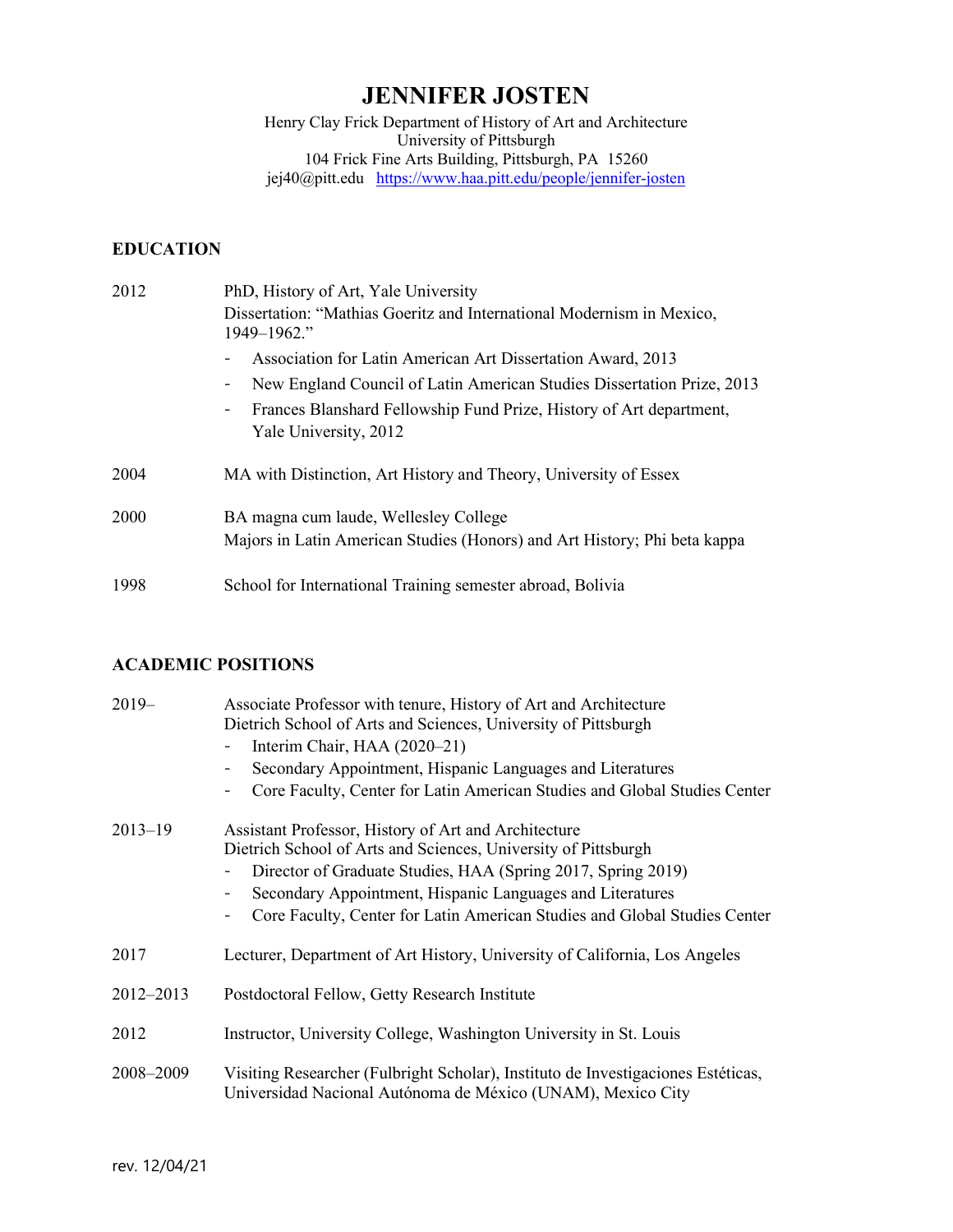# **PUBLICATIONS**

#### **Book**

| 2018 | Mathias Goeritz: Modernist Art and Architecture in Cold War Mexico.    |
|------|------------------------------------------------------------------------|
|      | New Haven, Conn.: Yale University Press. Released on October 16, 2018. |

- Recipient of the 2020 Association for Latin American Art–Arvey Foundation Book Award

# Reviews

- Renato González Mello, "Dislexia política: Extremos de Mathias Goeritz," *Nexos*, 1 August 2020. [Online.](https://cultura.nexos.com.mx/extremos-de-mathias-goeritz/)
- Jed Perl, "Hell-Bent Idealists," *New York Review of Books* LXVI: 15 (10 October 2019): 13–15.
- Alejandro Tovar Cabrera, review in *Nierika: Revista de Arte Ibero* 10, no. 20 (July 2021): 256–61.
- Amanda Waterstone, review in *Hispanic American Historical Review* 100: 2 (May 2020): 376–78.

# Press

- Akiva Blander, "Books: Free Spirit," *Metropolis* (September 2018): 36.
- *Casabella* (May 2019): 108–109.

# **Articles, Book Chapters, and Exhibition Catalog Essays**

| "Marisol, Warhol, and the Contours of Hemispheric Pop." Marisol and Warhol Take New<br>York. Ed. Jessica Beck. Pittsburgh: Andy Warhol Museum, 2021. 36-41. Exhibition<br>catalog essay.                                                                                                                 |
|----------------------------------------------------------------------------------------------------------------------------------------------------------------------------------------------------------------------------------------------------------------------------------------------------------|
| (Guest editor) "Dialogues: Displaying Greater Mexico: Border-Crossing Exhibitions,<br>1990–2020." Latin American and Latinx Visual Culture 3, no. 1 (January 1, 2021): 60–<br>119. https://doi.org/10.1525/lave.2021.3.1.60. Invited submission for a peer-reviewed<br>journal.                          |
| "Displaying Greater Mexico: Border-Crossing Exhibitions, 1990–2020."<br>Latin American and Latinx Visual Culture 3, no. 1 (January 1, 2021): 60-69.<br>https://doi.org/10.1525/lavc.2021.3.1.60. Invited submission for a peer-reviewed journal.                                                         |
| "The American Contexts of Fontana's Environments." Lucio Fontana:<br>Ambienti/Environments. Ed. Marina Pugliese, Barbara Ferriani, and Vicente Todolí.<br>Milan: Pirelli HangarBicocca, 2018. 83–89. Exhibition catalog essay.                                                                           |
| Reprinted as "I contesti americani degli ambienti di Fontana." Lucio Fontana:<br>Ambienti/Environments [Italian edition]. Ed. Marina Pugliese, Barbara Ferriani, and<br>Vicente Todolí. Milan: Pirelli HangarBicocca, 2018. 83–89. Exhibition catalog essay.                                             |
| "Revolutionary Currents: Pop Design between Cuba, Mexico, and California." 72–81.<br>"Corrientes revolucionarias. El diseño pop entre Cuba, México y California." 82–87. Pop<br>América: 1965-1975. Ed. Esther Gabara. Durham: Nasher Museum of Art, Duke<br>University, 2018. Exhibition catalog essay. |
|                                                                                                                                                                                                                                                                                                          |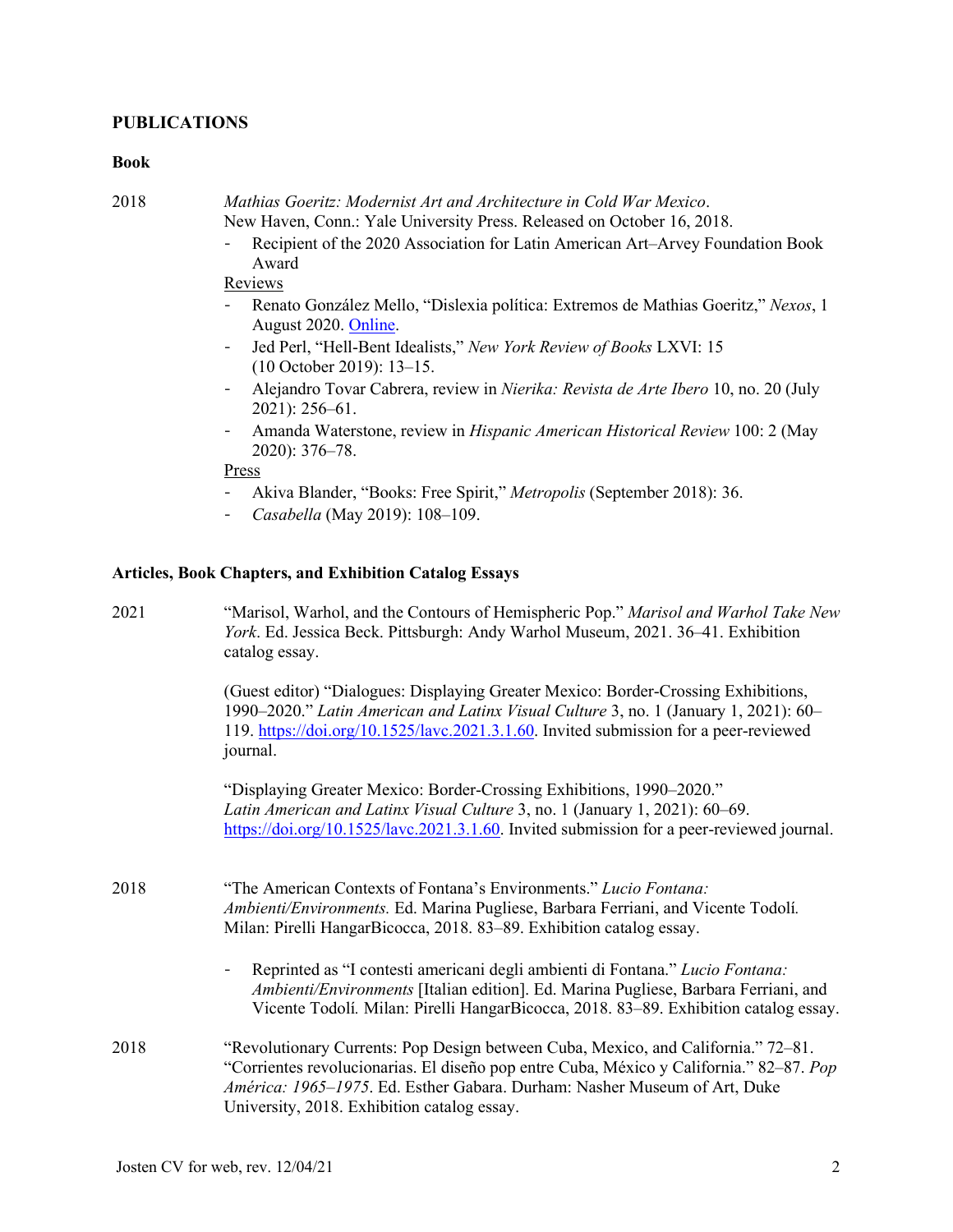| 2017 | "Jet-Setters and Power Players: Cross-Border Design in the Postwar Era."<br>Found in Translation: Design in California and Mexico, 1915-1985. Ed. Wendy Kaplan.<br>Los Angeles: Los Angeles County Museum of Art; Munich: DelMonico Books-Prestel,<br>2017. 290–321. Winner of CAA's 2019 Alfred H Barr., Jr. Award. Exhibition catalog<br>essay.                                                                                                                                                                                 |
|------|-----------------------------------------------------------------------------------------------------------------------------------------------------------------------------------------------------------------------------------------------------------------------------------------------------------------------------------------------------------------------------------------------------------------------------------------------------------------------------------------------------------------------------------|
| 2017 | (with Daniel Garza Usabiaga) "Goeritz's Atlas: From Art Historian to 'Executive<br>Artist." In Mathias Goeritz: Colección del Instituto Cultural Cabañas. Ed. Elena<br>Matute. Guadalajara: Instituto Cultural Cabañas, 2017. 2:7-16 (Spanish), 167-175<br>(English). Book chapter.                                                                                                                                                                                                                                               |
| 2016 | "Mathias Goeritz e Ida Rodríguez Prampolini: El nuevo artista y la nueva crítica." In Ida<br>Rodríguez Prampolini: La crítica de arte en el siglo XX. Ed. Cristóbal Andrés Jácome.<br>Mexico City: UNAM, Instituto de Investigaciones Estéticas, 2016. 25–36. Peer-reviewed<br>book chapter.                                                                                                                                                                                                                                      |
| 2015 | "Los Hartos en el contexto de los grupos de vanguardia." In Genealogías del arte<br>contemporáneo en México, 1952-1967. Ed. Rita Eder. Mexico City: Instituto de<br>Investigaciones Estéticas, UNAM, 2015. 222-254. Peer-reviewed e-book chapter.                                                                                                                                                                                                                                                                                 |
| 2014 | "Color as Local and International Value in Mathias Goeritz's Architectural and Urban<br>Sculptures = El color como valor local e internacional en las esculturas arquitectónicas y<br>urbanas de Mathias Goeritz." In Desafío a la estabilidad: Procesos artísticos en México<br>= Defying Stability: Artistic Processes in Mexico, 1952-1967. Ed. Rita Eder. Mexico<br>City: Instituto de Investigaciones Estéticas / Museo Universitario de Arte<br>Contemporáneo, UNAM, 2014. 296-313. Peer-reviewed exhibition catalog essay. |
|      | "El arte en red: Las intervenciones de Goeritz en los circuitos internacionales."<br>In El retorno de la serpiente: Mathias Goeritz y la invención de la arquitectura<br>emocional. Madrid: Museo Nacional Centro de Arte Reina Sofía, 2014. 106-21. Book<br>chapter.                                                                                                                                                                                                                                                             |
| 2012 | "Mathias Goeritz y el arte internacional de nuevos medios en la década de 1960." Trans.<br>Daniel Garza Usabiaga. In Readymedia: Arqueología de los medios e invención en<br>México. Eds. Karla Jasso and Daniel Garza Usabiaga. Mexico City: Laboratorio Arte<br>Alameda, Instituto Nacional de Bellas Artes, 2012. 118-32. Book chapter.                                                                                                                                                                                        |
|      | "ZERO y México: Un diálogo transnacional." Trans. Daniel Garza Usabiaga. In<br>Cinetismo: Movimiento y transformación en el arte de los sesenta y setenta. Ed. Daniel<br>Garza Usabiaga. Mexico City: Museo de Arte Moderno, Instituto Nacional de Bellas<br>Artes, 2012. 121-33. Book chapter.                                                                                                                                                                                                                                   |
| 2011 | "Mathias Goeritz and International Concrete Poetry / Mathias Goeritz y la Poesía<br>concreta internacional." In Abstracción temporal / Temporal Abstraction. Ed. Tobias<br>Ostrander. Mexico City: Museo Experimental El Eco, UNAM, 2011. Unpaginated. Book<br>chapter.                                                                                                                                                                                                                                                           |
|      | Reprinted as "Mathias Goeritz y la Poesía concreta internacional." In Artecorreo. Ed.<br>Mauricio Marcin. Mexico City: Museo de la Ciudad de México and Editorial RM,<br>2011. 1–6. Book chapter.                                                                                                                                                                                                                                                                                                                                 |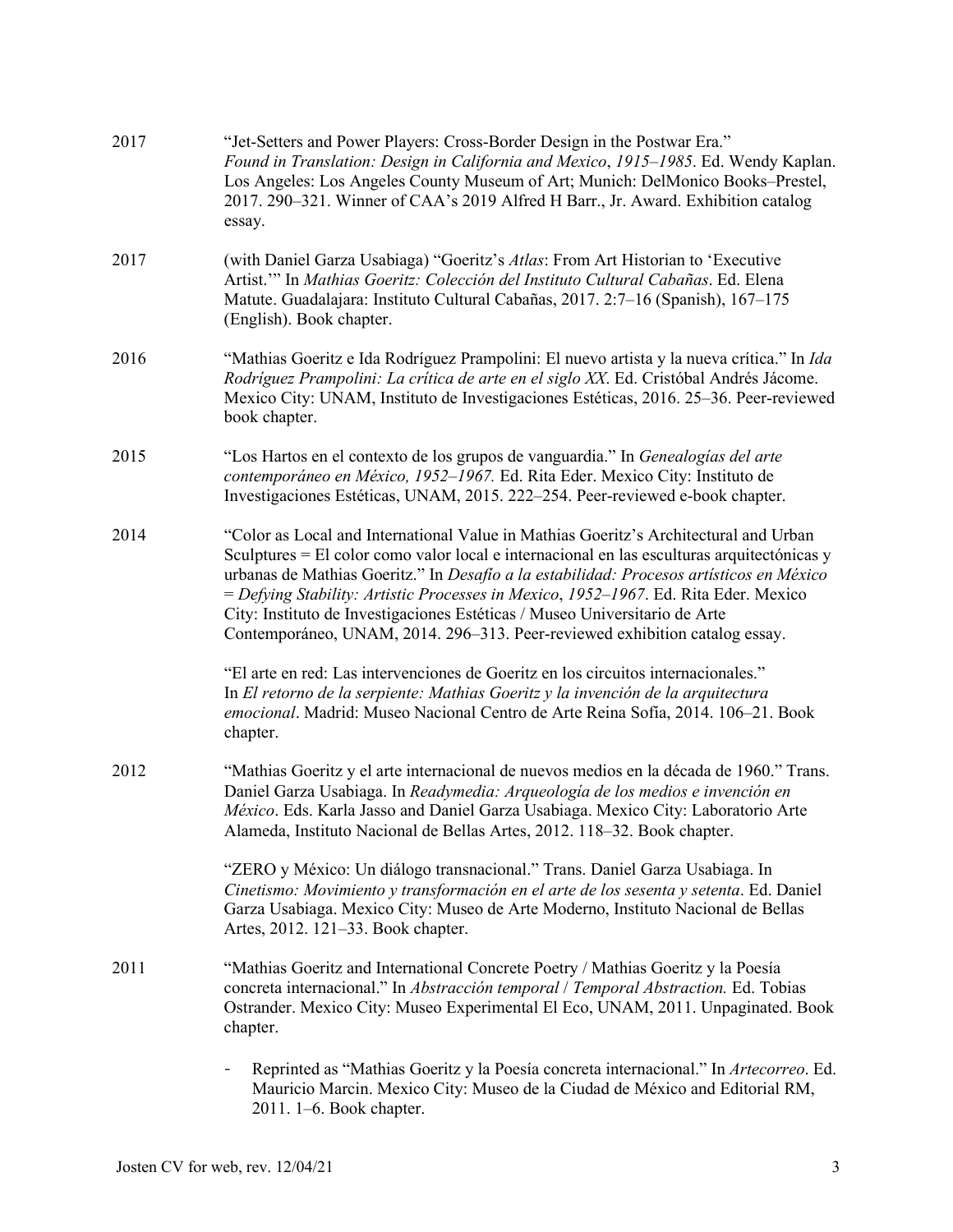| 2011 | "Salidas y llegadas: Exposiciones, identidad y cambio en el mercado global."<br>In Lingua Franca: Arte contemporáneo: Un continente llamado América Latina.<br>Ed. Patricia Sloane. Mexico City: Landucci, 2011. 112–44. Book chapter.         |
|------|------------------------------------------------------------------------------------------------------------------------------------------------------------------------------------------------------------------------------------------------|
| 2010 | "El arte contemporáneo en la encrucijada de la era atómica: La crítica de Ida Rodríguez<br>Prampolini, 1959–1964." Contrapunto: La revista de la Universidad Veracruzana 5, no.<br>13 (January–April 2010): 33–44. Journal article.            |
| 2006 | "Reconsidering Self-Portraits by Women Surrealists: A Case Study of Claude Cahun and<br>Frida Kahlo." In "Women, Art and Power." Special issue, Atlantis: A Women's Studies<br>Journal 30, no. 2 (2006): 22–35. Peer-reviewed journal article. |

# **Shorter Essays**

| In press | "Interiors." Mexichrome. Ed. James Oles. Mexico City: Fundación Televisa, forthcoming<br>2021. Exhibition catalog essay.                                                                                                                                                                         |
|----------|--------------------------------------------------------------------------------------------------------------------------------------------------------------------------------------------------------------------------------------------------------------------------------------------------|
| 2019     | "Gunther Gerzso, El cenote." In Art Latin America: Against the Survey. Ed. James Oles.<br>Wellesley, MA: Davis Museum, Wellesley College; Austin: University of Texas Press;<br>2019. 220-21. Exhibition catalog essay.                                                                          |
|          | "Ana Mendieta, Untitled." In Art Latin America: Against the Survey. Ed. James Oles.<br>Wellesley, MA: Davis Museum, Wellesley College; Austin: University of Texas Press;<br>2019. 166-67. Exhibition catalog essay.                                                                             |
| 2015     | "El carnicero de Mathias Goeritz: Una obra transicional." Website text for "El carnicero"<br>de Mathias Goeritz," Gabinete MAM, Museo de Arte Moderno, Mexico City, January<br>2015. [not currently online]                                                                                      |
| 2014     | "David Álfaro Siqueiros, Aurora de México." In Catálogo comentado del acervo del<br>Museo Nacional de Arte: Pintura, Siglo XX. Ed. Dafne Cruz Porchini. Mexico City:<br>Museo Nacional de Arte, Instituto Nacional de Bellas Artes, 2014. 68-73.                                                 |
|          | "Alberto Gironella, Recuerdos del porvenir." In Catálogo comentado del acervo del<br>Museo Nacional de Arte: Pintura, Siglo XX. Ed. Dafne Cruz Porchini. Mexico City:<br>Museo Nacional de Arte, Instituto Nacional de Bellas Artes, 2014. 309-13.                                               |
|          | "Los Hartos." In Desafío a la estabilidad: Procesos artísticos en México / Defying<br>Stability: Artistic Processes in Mexico, 1952-1967. Ed. Rita Eder. Mexico City: Instituto<br>de Investigaciones Estéticas / Museo Universitario de Arte Contemporáneo, UNAM,<br>2014. 198-201.             |
| 2014     | "Poesía concreta/Concrete Poetry." In Desafío a la estabilidad: Procesos artísticos en<br>México / Defying Stability: Artistic Processes in Mexico, 1952-1967. Ed. Rita Eder.<br>Mexico City: Instituto de Investigaciones Estéticas / Museo Universitario de Arte<br>Contemporáneo, UNAM, 2014. |
| 2012     | "Alicia Penalba, Faun des mers." In Cathleen Chaffee, et al. Eye on a Century: Modern<br>and Contemporary Art from the Charles B. Benenson Collection at the Yale University<br>Art Gallery. New Haven: Yale UP, 2012. 68-69.                                                                    |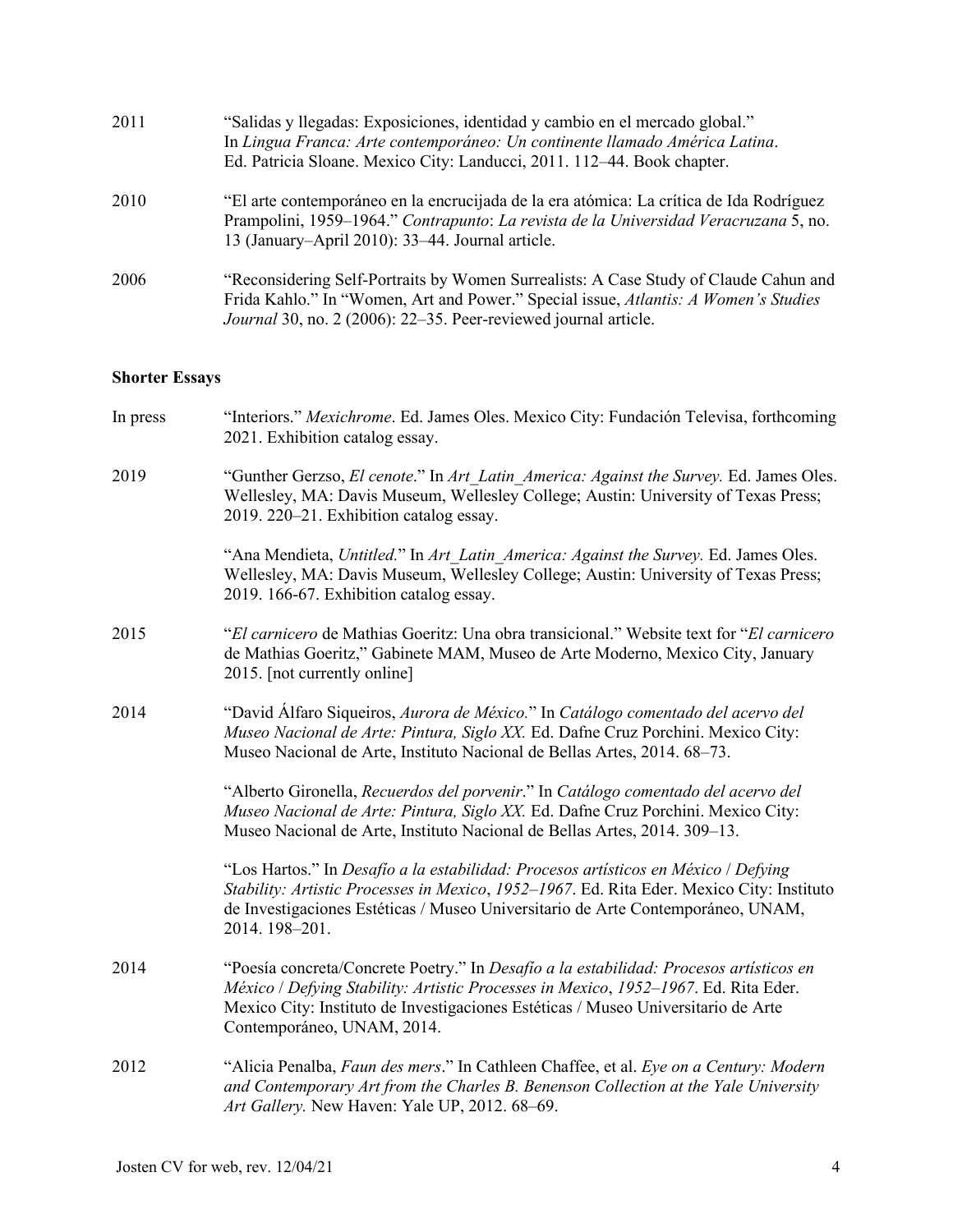| 2012 | "Marisol, Mayflower." In Cathleen Chaffee, et al. Eye on a Century: Modern and<br>Contemporary Art from the Charles B. Benenson Collection at the Yale University Art<br>Gallery. New Haven: Yale University Press, 2012. 80-81. |
|------|----------------------------------------------------------------------------------------------------------------------------------------------------------------------------------------------------------------------------------|
| 2010 | "La poesía concreta en México." Celeste (Mexico City), Summer 2010, 82–87. Magazine<br>article.                                                                                                                                  |
| 2008 | "Felisa Funes"; "Elisheva Levy." MFA 2008: Sculpture. New Haven: Yale University<br>School of Art, 2008. 57, 109.                                                                                                                |
| 2007 | "Catherine Balco"; "Woonhyoung Choi." MFA 2007: Painting and Printmaking. New<br>Haven: Yale University School of Art, 2007. 22–23, 82–83.                                                                                       |
|      | "Frida Kahlo, Retrato de Isolda Pinedo Kahlo, 1929." In Frida Kahlo 1907-2007:<br>Homenaje Nacional. Ed. Roxana Velázquez. Mexico City: Palacio de Bellas Artes,<br>Instituto Nacional de Bellas Artes, 2007. 88–91.             |
|      | "Frida Kahlo, Retrato de Diego Rivera, 1937." In Frida Kahlo 1907–2007: Homenaje<br>Nacional. Ed. Roxana Velázquez. Mexico City: Palacio de Bellas Artes, Instituto<br>Nacional de Bellas Artes, 2007. 168-71.                   |
| 2005 | "Manuel Mendive"; "Sandra Ramos"; "Coco Fusco and Juan Pablo Ballester";<br>"Tania Bruguera"; "Raúl Martínez." Essex Collection of Art from Latin America<br>(ESCALA). [not currently online]                                    |

# **Reviews of Books and Exhibitions**

| 2019 | Review of Mariana Castillo Deball: Finding Oneself Outside at the New Museum.<br>ASAP/J Online, 26 November 2019. Online.                                                                      |
|------|------------------------------------------------------------------------------------------------------------------------------------------------------------------------------------------------|
|      | "Abuso mutuo by Cuauhtémoc Medina and El arte de mostrar el arte mexicano by<br>Olivier Debroise." Latin American and Latinx Visual Culture 1:3 (July 2019): 105-109.                          |
| 2014 | "Cruzamentos: Contemporary Art in Brazil,' Wexner Center for the Arts, Columbus,<br>Ohio." Artforum International (Summer 2014): 361. Exhibition review.                                       |
| 2013 | "Brazilian Art under Dictatorship: Antonio Manuel, Artur Barrio, and Cildo Meireles.<br>By Claudia Calirman." Hispanic American Historical Review 93:3 (August 2013): 524–<br>26. Book review. |
| 2010 | "Gabriel Orozco: La nómada domesticada." La Tempestad (Mexico City),<br>January–February 2010, 30. Exhibition review.                                                                          |
| 2009 | "Últimos gestos de Gabriel Orozco." La Tempestad (Mexico City), July-August 2009,<br>50. Exhibition review.                                                                                    |
| 2007 | "The Age of Discrepancies: Art and Visual Culture in Mexico, 1968–1997."<br>Frieze (London), Summer 2007, 240. Exhibition review.<br><b>Translations (Spanish to English)</b>                  |
|      |                                                                                                                                                                                                |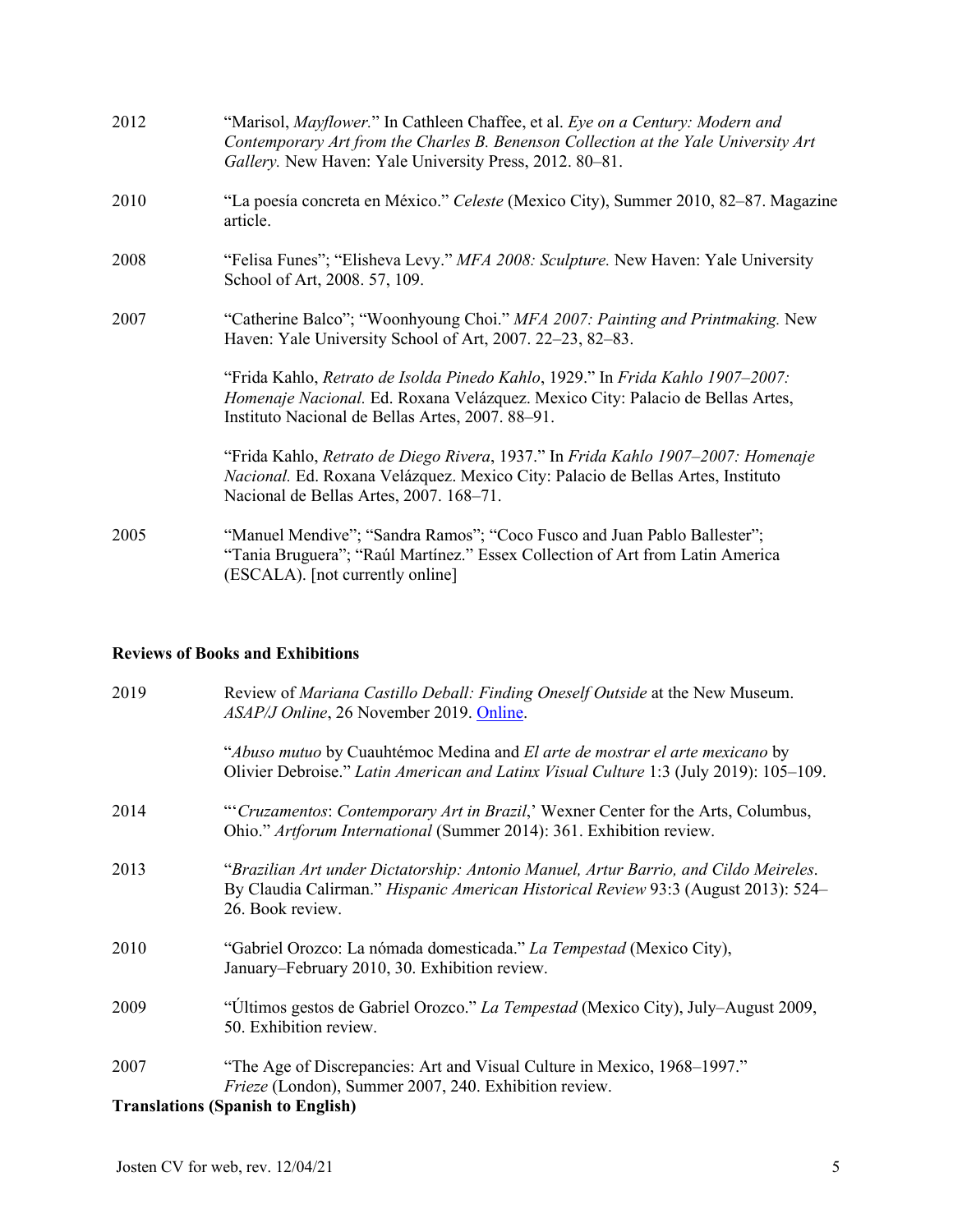| 2017 | Renato González Mello, "When the State is the Estate: Copyright and Patrimony in<br>Mexico." Art Journal 76:1 (Spring 2017): 170–76. Peer-reviewed article.                                              |
|------|----------------------------------------------------------------------------------------------------------------------------------------------------------------------------------------------------------|
| 2014 | Asier Mendizabal, "Warp and Weft as Structural Metaphor," in Umfrage zur Bedeutung<br>des Textilen innerhalb zeitgenössischer Denk-und Praxiforme Texte zur Kunst 94 (May<br>2014), 163–77. Also online. |
| 2008 | Cuauhtémoc Medina, "Olivier Debroise, 1952–2008: Shock Waves." e-flux,<br>May 13, 2008. Online.                                                                                                          |

# **FELLOWSHIPS AND AWARDS**

# **Book and Dissertation Awards**

| 2020 | Association for Latin American Art-Arvey Foundation Book Award for<br>Mathias Goeritz: Modernist Art and Architecture in Cold War Mexico        |
|------|-------------------------------------------------------------------------------------------------------------------------------------------------|
| 2013 | Association for Latin American Art Award for an outstanding doctoral dissertation<br>deposited between 2010 and 2012                            |
|      | New England Council of Latin American Studies prize for best dissertation deposited in<br>2012                                                  |
| 2012 | Frances Blanshard Fellowship Fund Prize for an outstanding doctoral dissertation<br>submitted to the history of art department, Yale University |

# **Extramural Academic Year and Term-length Fellowships**

| $2019 - 20$ | Institute of American Cultures Visiting Scholar in Ethnic Studies, Chicano Studies<br>Research Center, UCLA                |
|-------------|----------------------------------------------------------------------------------------------------------------------------|
| Spring 2020 | (declined) 2019–2020 Peggy Rockefeller Scholar, David Rockefeller Center for Latin<br>American Studies, Harvard University |
| Spring 2020 | (declined) Visiting Research Scholar, Center for US-Mexico Studies, School of Global<br>Public Policy, UC-San Diego        |
| 2012-2013   | Postdoctoral Fellowship, Getty Research Institute, Los Angeles, CA                                                         |
|             | (declined) Postdoctoral Fellowship, Smithsonian American Art Museum, Washington,<br>DC                                     |

## **Mentoring Award**

# 2020 Award for Excellence in Graduate Mentoring, Dietrich School of Arts and Sciences, University of Pittsburgh. Inaugural winner.

# **University of Pittsburgh Academic Year and Term-length Fellowships**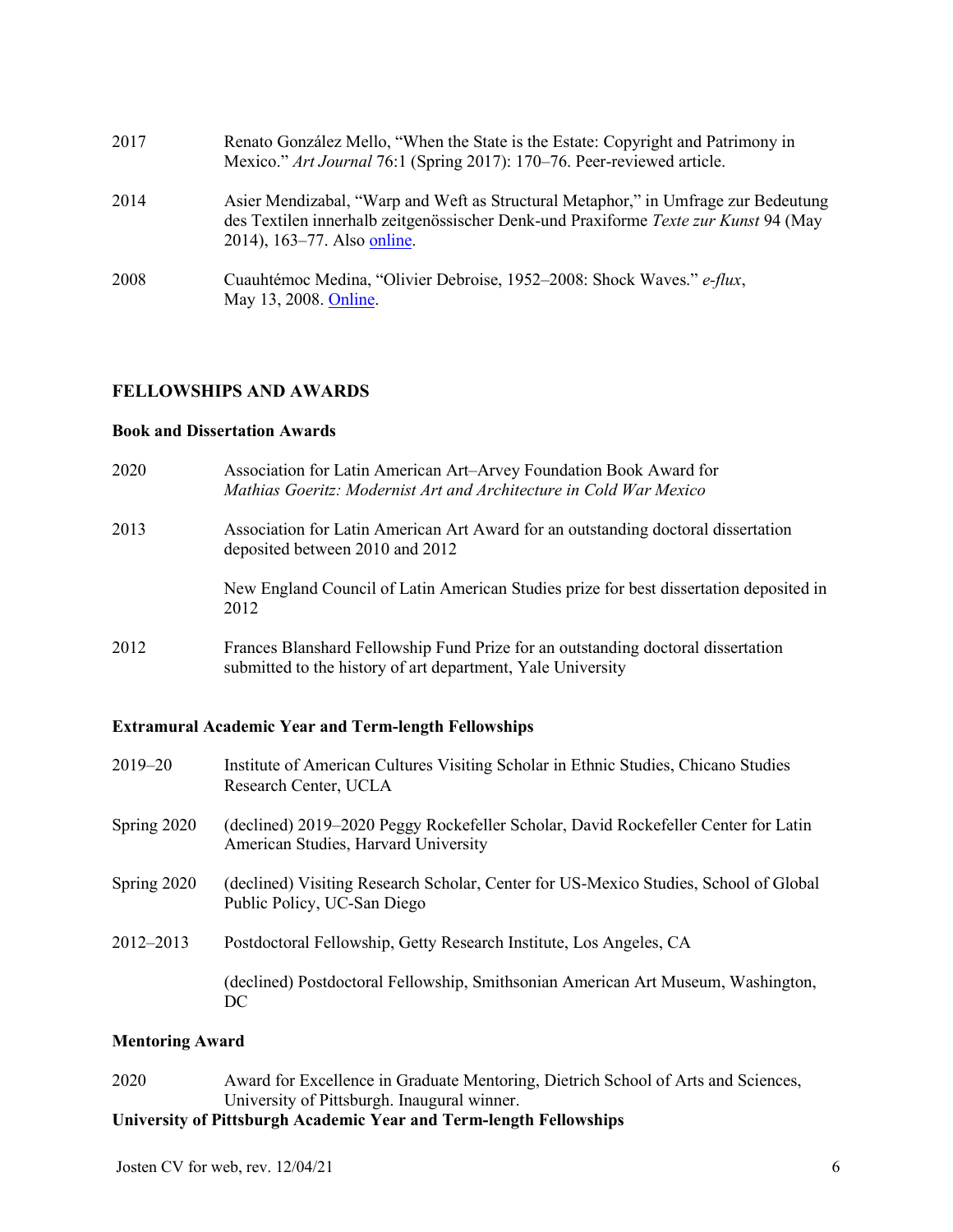|            | Summer 2019 Third Term Faculty Grant, Type I, Dietrich School of Arts and Sciences, University of |  |
|------------|---------------------------------------------------------------------------------------------------|--|
| Pittsburgh |                                                                                                   |  |

- Fall 2017 Faculty Fellowship, University Center for International Studies Release from teaching and service obligations, to conduct the research project "Latin American Art on Display in Los Angeles," which involved teaching a graduate seminar on this topic as part of the UCLA-LACMA Art History Practicum Initiative
- Summer 2014 Third Term Faculty Grant, Type I, Dietrich School of Arts and Sciences, University of Pittsburgh

# **Publication Grants for** *Mathias Goeritz* **(Yale University Press, 2018)**

- 2017 Richard D. and Mary Jane Edwards Endowed Publication Fund Award, Dietrich School of Arts and Sciences, University of Pittsburgh
- 2016 Wyeth Foundation for American Art Publication Grant, administered through the College Art Association

### **Grants from the University Center for International Studies, University of Pittsburgh**

| 2019 | Hewlett International Grant, Type II<br>For research in Cuba and Mexico for book project Designing the Global Sixties. |
|------|------------------------------------------------------------------------------------------------------------------------|
|      |                                                                                                                        |
| 2017 | Hewlett International Grant                                                                                            |
|      | For a collaborative project for the 57th Carnegie International involving Koyo Kouoh,                                  |
|      | RAW Material Company (Dakar, Senegal)                                                                                  |
| 2016 | Hewlett International Major Impact Grant                                                                               |
|      | For the collaborative project "Brazilian Art in Pittsburgh"                                                            |
|      |                                                                                                                        |

### **Grants from the Center for Latin American Studies, University of Pittsburgh**

| 2017 | <b>Faculty Research Grant</b>                                                |
|------|------------------------------------------------------------------------------|
| 2016 | <b>Faculty Research Grant</b>                                                |
|      | Conference Grant for the collaborative project "Brazilian Art in Pittsburgh" |
| 2015 | <b>Faculty Research Grant</b>                                                |

2019 Faculty Research Grant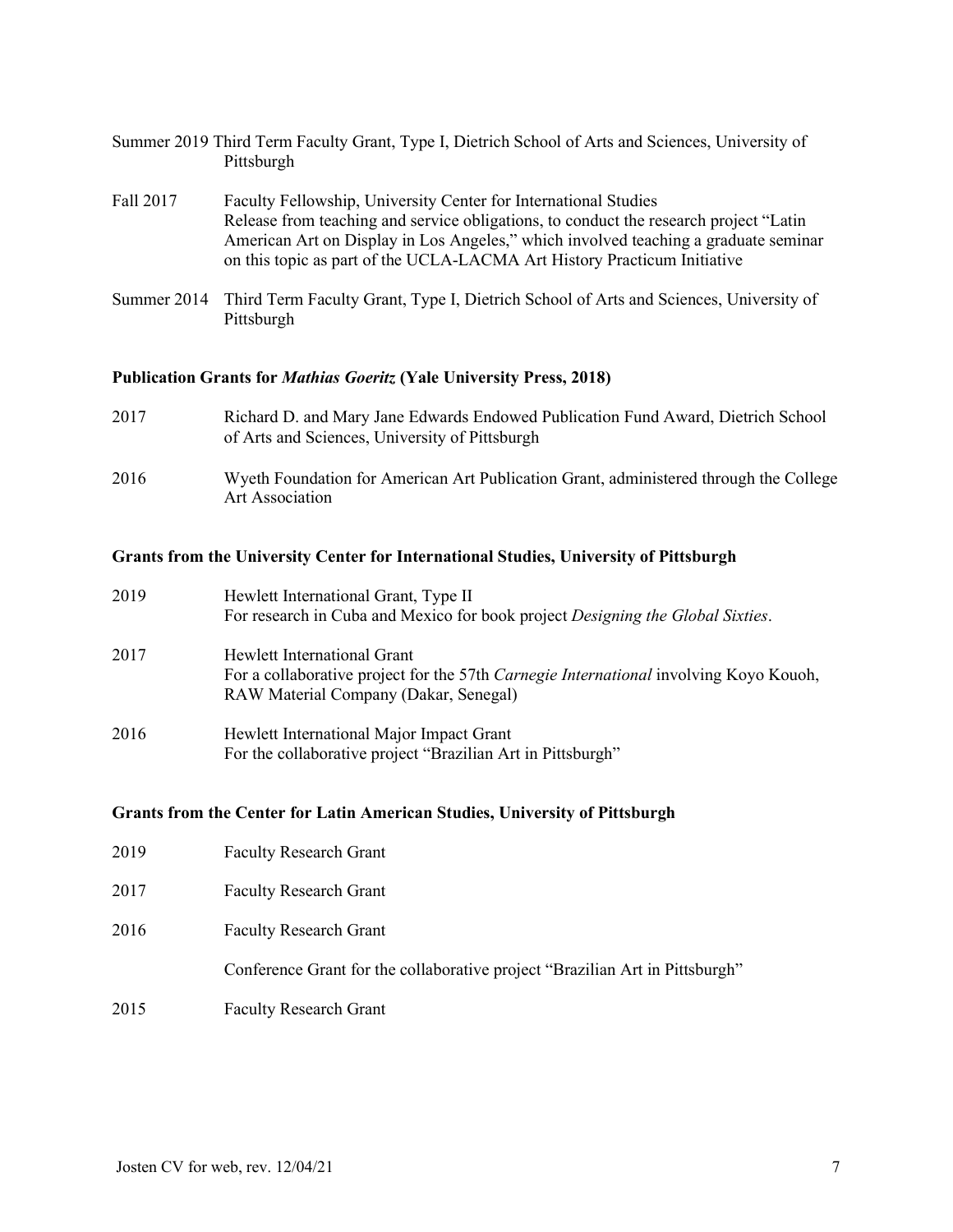#### **Funding for Doctoral Dissertation Research**

| 2010      | Library Research Grant, Getty Research Institute                                                    |
|-----------|-----------------------------------------------------------------------------------------------------|
| 2010–2011 | University Dissertation Fellowship, Yale University                                                 |
| 2008–2009 | United States Department of Education Fulbright-Hays Doctoral Dissertation Research<br>Abroad Award |
| 2008–2009 | (declined) United States Department of State Fulbright-García Robles Award                          |

### **Funding for Non-Doctoral Research**

| 2007–2012     | Josef Albers Fellowships for study of pre-Columbian art and architecture in Bolivia,<br>Ecuador, Guatemala, Mexico, and Peru, Yale University |
|---------------|-----------------------------------------------------------------------------------------------------------------------------------------------|
| $2003 - 2004$ | Rotary International Foundation Ambassadorial Scholarship                                                                                     |
| 2000          | Phi Beta Kappa inductee, Wellesley College                                                                                                    |
| 1999–2000     | Schiff Fellowship for senior thesis research in Cuba, Wellesley College                                                                       |

### **INVITED LECTURES**

- [2021] "Iconoclasia moderna: Destruir y destituir el arte público en la Ciudad de México." *Cátedra Extraordinaria Mathias Goeritz*. Museo Experimental El Eco, Universidad Nacional Autónoma de México, December 9, 2021. Livestreamed o[n Youtube.](https://www.youtube.com/user/museoELECO/videos) [videoconference]
- 2021 "Pop and Decolonization in the 1960s." Department of Art, University of Nevada, Los Vegas, April 19, 2021. [video recording]

"Charla con Jennifer Josten: Arquitectura y arte moderno en la guerra fría." Dialogue with David Miranda about *Mathias Goeritz: Modernist Architecture in Cold War Mexico*. Museo Experimental El Eco, UNAM, Mexico City, March 26, 2021. Livestreamed and archived on [Instagram.](https://www.instagram.com/tv/CM5Q1zNpxhS/?hl=en) [videoconference]

"Exhibiting *Patrimonio* in Mexico: Mariana Castillo Deball." *Artist As Researcher: Visualizing Knowledge in the Americas*. Frost Art Museum, Florida International University, March 16, 2021. Livestreamed and archived on [Youtube.](https://youtu.be/KYAy85scKn0) [videoconference]

"Triangulating Between Cuba, New England, and Africa in the Art of María Magdalena Campos-Pons." Cuba Partnership Team, Plymouth United Church of Christ, Des Moines, Iowa, February 22, 2022. [videoconference]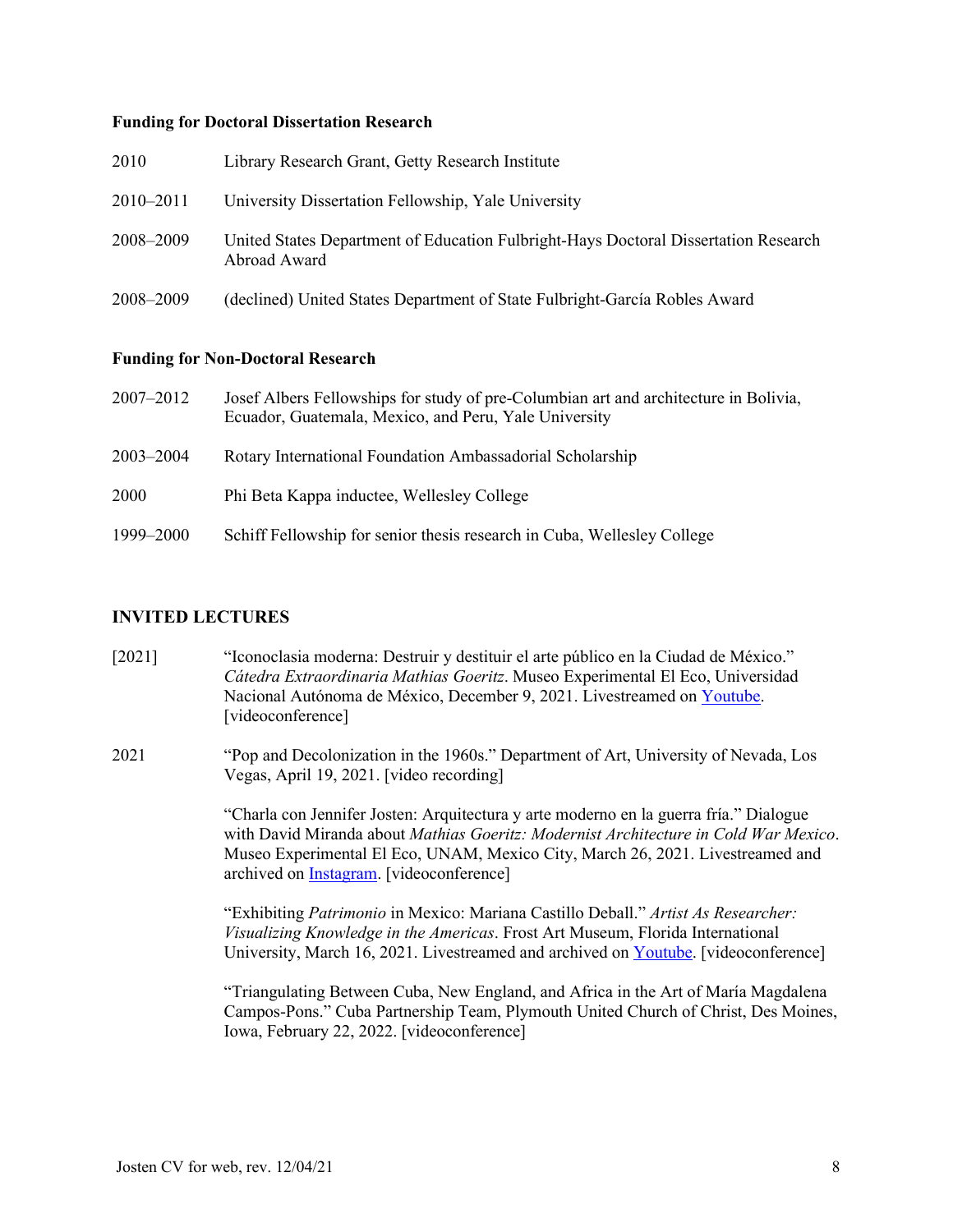| 2020 | "México más allá de México. Los puentes construidos por Shifra Goldman y Ida<br>Rodríguez Prampolini en ambos lados de la frontera." Instituto de Investigaciones<br>Estéticas: 85 años. Instituto de Investigaciones Estéticas, Universidad Nacional<br>Autónoma de México, September 10, 2020. Livestreamed and archived on Youtube.<br>[videoconference]                                        |
|------|----------------------------------------------------------------------------------------------------------------------------------------------------------------------------------------------------------------------------------------------------------------------------------------------------------------------------------------------------------------------------------------------------|
|      | "Mathias Goeritz's Tactics for Cold War Mexico." University of Puget Sound, Fall 2020.<br>Canceled due to COVID-19.                                                                                                                                                                                                                                                                                |
| 2020 | "From Anahuac to Aztlán: Rethinking Mesoamerican Monuments in the Wake of<br>Mexico's PRI, the Chicano Movement, and the Conceptual Turn." Art History<br>Department, Williams College, Williamstown, MA, April 28, 2020. Canceled due to<br>COVID-19.                                                                                                                                             |
|      | "Exhibiting Patrimonio in Contemporary Mexico." Artist As Researcher: Visualizing<br>Knowledge in the Americas. Harn Museum of Art, University of Florida at Gainesville,<br>January 23, 2020.                                                                                                                                                                                                     |
| 2019 | "Rethinking Mesoamerican Monumentality in Cold War Mexico and California," Katz<br>Center for Mexican Studies, University of Chicago, October 29, 2019.                                                                                                                                                                                                                                            |
|      | "Transnational, Hemispheric, and Cold War Arts: A Collective Book Launch with Caitlin<br>Bruce, Harris Feinsod, and Jennifer Josten." Humanities Center, University of Pittsburgh,<br>October 25, 2019.                                                                                                                                                                                            |
|      | "Diálogo sobre Mathias Goeritz: Modernist Art and Architecture in Cold War Mexico."<br>Presentation of the book Mathias Goeritz: Modernist Art and Architecture in Cold War<br>Mexico with Patrick Iber and Rita Eder, moderated by Dafne Cruz Porchini. Instituto de<br>Investigaciones Estéticas, Universidad Nacional Autónoma de México, 21 May 2019.<br>Livestreamed and archived on Youtube. |
|      | "Recent Scholarship on Modern Mexico." Wellesley Women and Latin American<br>Art, Davis Museum, Wellesley College, Wellesley, MA, February 8, 2019. Archived on<br>Youtube.                                                                                                                                                                                                                        |
| 2018 | "Messages from Cold War Mexico." Rewald Lecture Series, PhD Program in Art<br>History, The Graduate Center, City University of New York. October 16, 2018.                                                                                                                                                                                                                                         |
|      | "Goeritz's Tactics." Department of Art and Art History, University of Texas at Austin.<br>September 13, 2018.                                                                                                                                                                                                                                                                                      |
|      | "Mesoamerica in Midcentury California: Monumental Proposals." Mesoamerica in<br>Midcentury California: Revivals and Reinvention. Los Angeles County Museum of Art,<br>February 25, 2018.                                                                                                                                                                                                           |
| 2017 | "Beyond the Official Circuits: Alternative Networks of Postwar-Era U.S.-Mexico<br>Exchange." "A line that birds do not see": Mexican/US Art and Artists Crossing<br>Borders. Smithsonian American Art Museum, Washington, DC, November 2017.<br>Archived on Youtube.                                                                                                                               |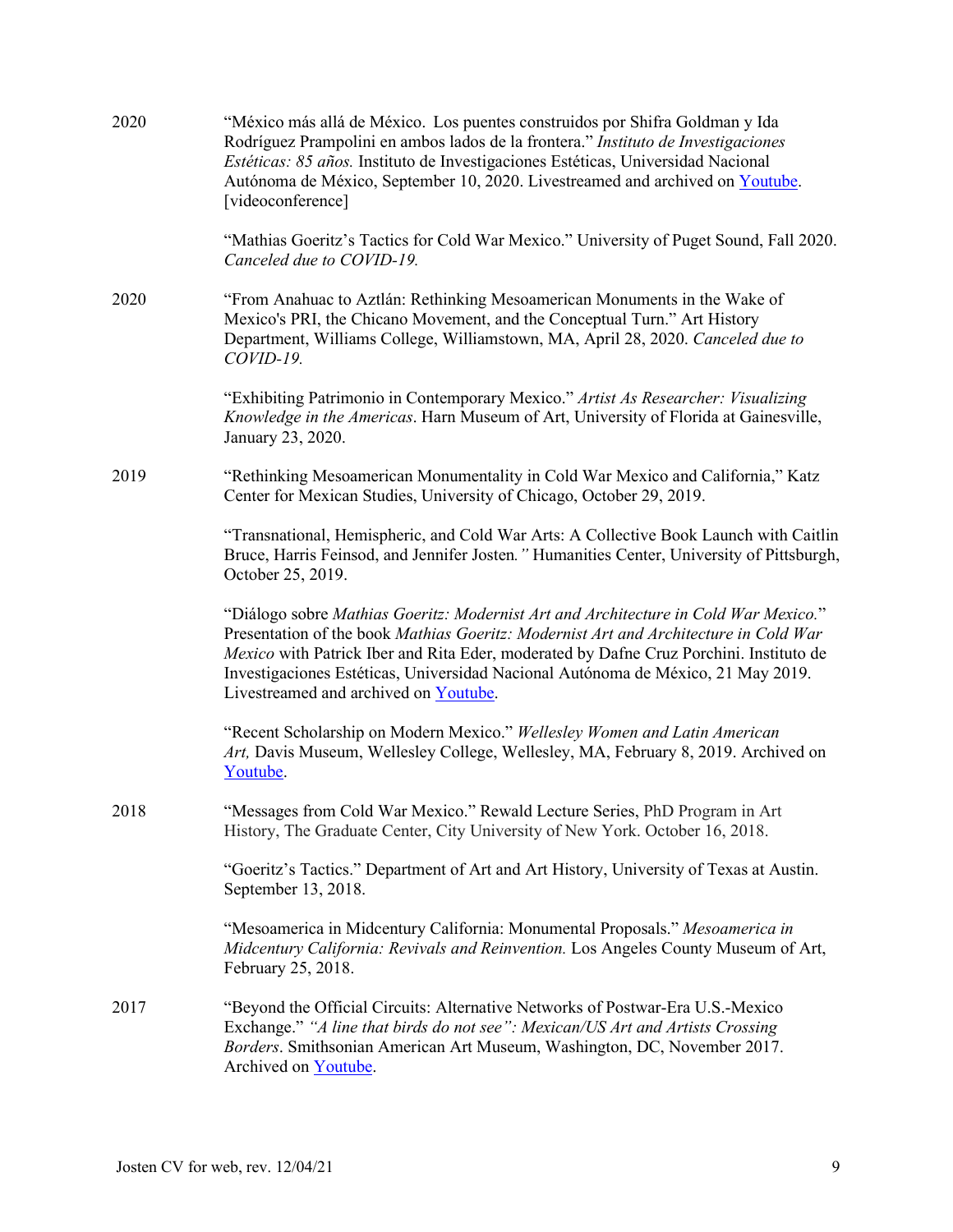|      | "Ida Rodríguez Prampolini y la nueva crítica de arte en los años 1960." Mathias Goeritz:<br>Semana Goeritz 2017, Centro Universitario de Arte, Arquitectura, y Diseño, Universidad<br>de Guadalajara, Mexico, September 2017. [videoconference] |
|------|-------------------------------------------------------------------------------------------------------------------------------------------------------------------------------------------------------------------------------------------------|
| 2017 | "Creative Liberties: Orozco's Legacy in Cold War Mexico." Pomona College Museum of<br>Art, Claremont, CA, April 2017.                                                                                                                           |
| 2016 | "Mathias Goeritz's Modernist Messages, Between Old and New Worlds."<br>Center of Interpretive and Qualitative Research, Duquesne University, Pittsburgh, PA,<br>December 2016.                                                                  |
|      | "European Émigrés in Cold War Mexico: Horna, Goeritz, Gast." Kati Horna and Women<br>Photographers in Exile (organized by the Americas Society), Institute of Fine Arts, New<br>York University, November 2016.                                 |
|      | "Vanka and Mexico's Modern Muralists." Vanka's Millvale Murals in the Context of<br>WPA-era and Post-revolutionary Mexican Murals, Society to Preserve the Millvale<br>Murals of Maxo Vanka, Millvale, PA, September 2016.                      |
|      | "Made in Mexico: Mathias Goeritz's Modernist Messages." Center for Visual Culture<br>Colloquium, Bryn Mawr College, Bryn Mawr, PA, April 2016.                                                                                                  |
|      | "Mathias Goeritz y el MoMA de Nueva York." Museo Amparo, Puebla, Mexico, January<br>2016. [videoconference]                                                                                                                                     |
| 2015 | "Identidad y cambio en la propuesta artística de Mathias Goeritz." Coloquio<br>Internacional: Mathias Goeritz a los 100 años, Universidad de Guadalajara, Mexico,<br>November 2015. Archived on Youtube. [videoconference]                      |
|      | "Desde la poesía plástica a la poesía concreta en la obra de Mathias Goeritz,<br>1950s-60s." Encuentro internacional: Manifestos para la experimentación, Museo<br>Experimental El Eco, UNAM, Mexico City, October 2015.                        |
| 2013 | "Color as Local and International Value: Urban Forms in Midcentury Mexico."<br>Getty Research Institute, Los Angeles, January 2013.                                                                                                             |
| 2012 | "Los Hartos en el contexto de grupos de vanguardia." Genealogías del arte<br>contemporáneo en México 1952-1967, Instituto de Investigaciones Estéticas, Museo<br>Universitario de Arte Contemporáneo, UNAM, Mexico City, August 2012.           |
|      | "Monumental Towers and Mutable Pyramids: Mathias Goeritz and the New Art in<br>Midcentury Mexico." Comini Lecture Series, Art History Department, Meadows School<br>of the Arts, Southern Methodist University, Dallas, April 2012.             |
| 2010 | "Mathias Goeritz y la Poesía concreta internacional." Museo Experimental<br>El Eco, Mexico City, March 2010.                                                                                                                                    |
| 2009 | "A Breach in the Cactus Curtain: Ida Rodríguez Prampolini and International<br>Contemporary Art in Mexico, 1959–1968." Works-in-Progress Series, Department of the<br>History of Art, Yale University, November 2009.                           |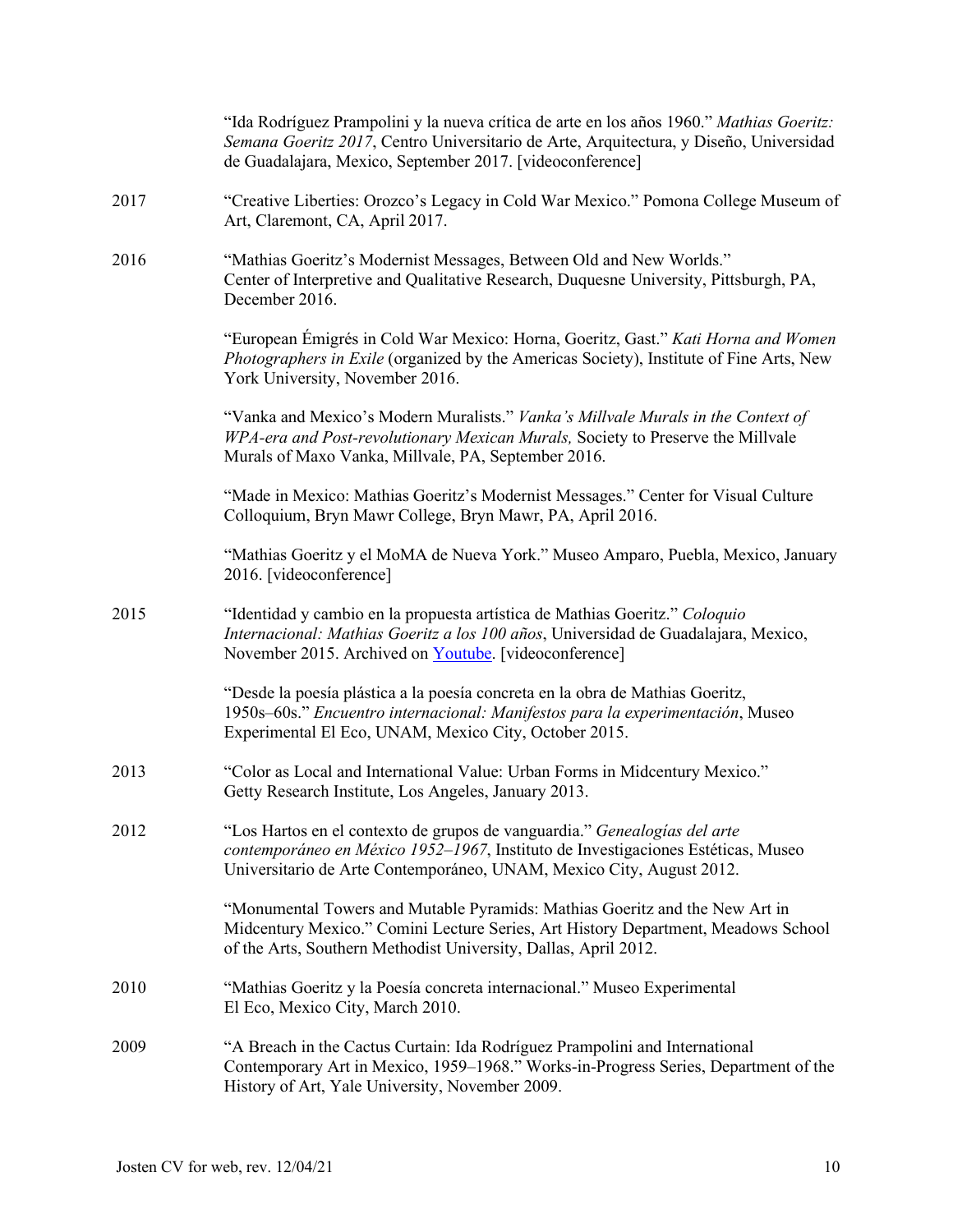2007 "Visualizing the Post-Revolution in Mexico, 1920–1940: Diego Rivera, Tina Modotti and Frida Kahlo." Programs in International Educational Resources, Council on Latin American and Iberian Studies, Yale University, March 2007.

# **CONFERENCE PRESENTATIONS**

| 2020 | "Mathias Goeritz's Bauhaus Ideas for Priista Mexico." Bauhaus Legacies in Modern Art,<br>Architecture, and Design in Mexico and Brazil, Latin American Studies Association<br>Annual Conference, Guadalajara, Mexico, May 2020. Canceled due to COVID-19.                                                                                      |
|------|------------------------------------------------------------------------------------------------------------------------------------------------------------------------------------------------------------------------------------------------------------------------------------------------------------------------------------------------|
| 2019 | "Mathias Goeritz, curador de la Guerra fría." Coloquio Internacional Historia de<br>exposiciones en México. Instituciones, circuitos y discursos curatoriales (1946-68),<br>Instituto de Investigaciones Estéticas and Museo Universitario de Arte Contemporáneo,<br>UNAM, Mexico City, May 22-23, 2019. Livestreamed and archived on Youtube. |
| 2018 | "Paradoxes of Play: Concrete and Conceptualist Proposals in Brazil and Beyond,"<br>Conexões: o Brasil e a América Latina na História da Arte Global,<br>Brazilian Studies Association (BRASA) Annual Conference, Pontificia Universidade<br>Catolica-Rio de Janeiro, July 27, 2018.                                                            |
| 2016 | "Non-Aligned Modernism in Mexico: Mathias Goeritz and the 1968 Olympics." Cold<br>Atlantic: Cultural War, Dissident Artistic Practices, Networks and Contact Zones at the<br>Time of the Iron Curtain, Museo Nacional Centro de Arte Reina Sofía, Madrid, Spain,<br>September 2016.                                                            |
|      | "Carlos Mérida's Cold War Abstraction." New Geographies of Abstract Art in Postwar<br>Latin America, College Art Association Annual Conference, Washington, D.C., February<br>2016.                                                                                                                                                            |
| 2014 | "El artista latinoamericano como agente cultural transnacional: El caso de Mathias<br>Goeritz." Aquí, allá y en el medio, IV Simposio de Historia del Arte, Universidad de los<br>Andes, Bogotá, Colombia, August 2014.                                                                                                                        |
| 2013 | "The Migration of Forms between Spain and Mexico: Mathias Goeritz and the Diffusion<br>of Abstract Art in the Postwar Period." Encuentros Transatlánticos: Discursos<br>vanguardistas en España y Latinoamérica, Museo Nacional Centro de Arte Reina Sofía,<br>Madrid, Spain, July 2013.                                                       |
|      | "The Politics of Abstract Sculpture in Mexico's Institutional Revolutionary Period."<br>Modernidad Priísta: Culture and Citizenship in Mid-Century Mexico, Latin American<br>Studies Association Annual Conference, Washington, DC, May 2013.                                                                                                  |
| 2012 | "Las Torres de Ciudad Satélite: From Commercial Logo to Cultural Patrimony in Five<br>Decades." Icons in Motion: The Circulation and Iteration of Mexican Imaginaries, Latin<br>American Studies Association Annual Conference, San Francisco, May 2012.                                                                                       |
|      | "Mathias Goeritz's Photographic Operations: El Eco and Midcentury Mexican<br>Modernism in Le Musée imaginaire." Photographic Practices in Latin America, College<br>Art Association Annual Conference, Los Angeles, February 2012.                                                                                                             |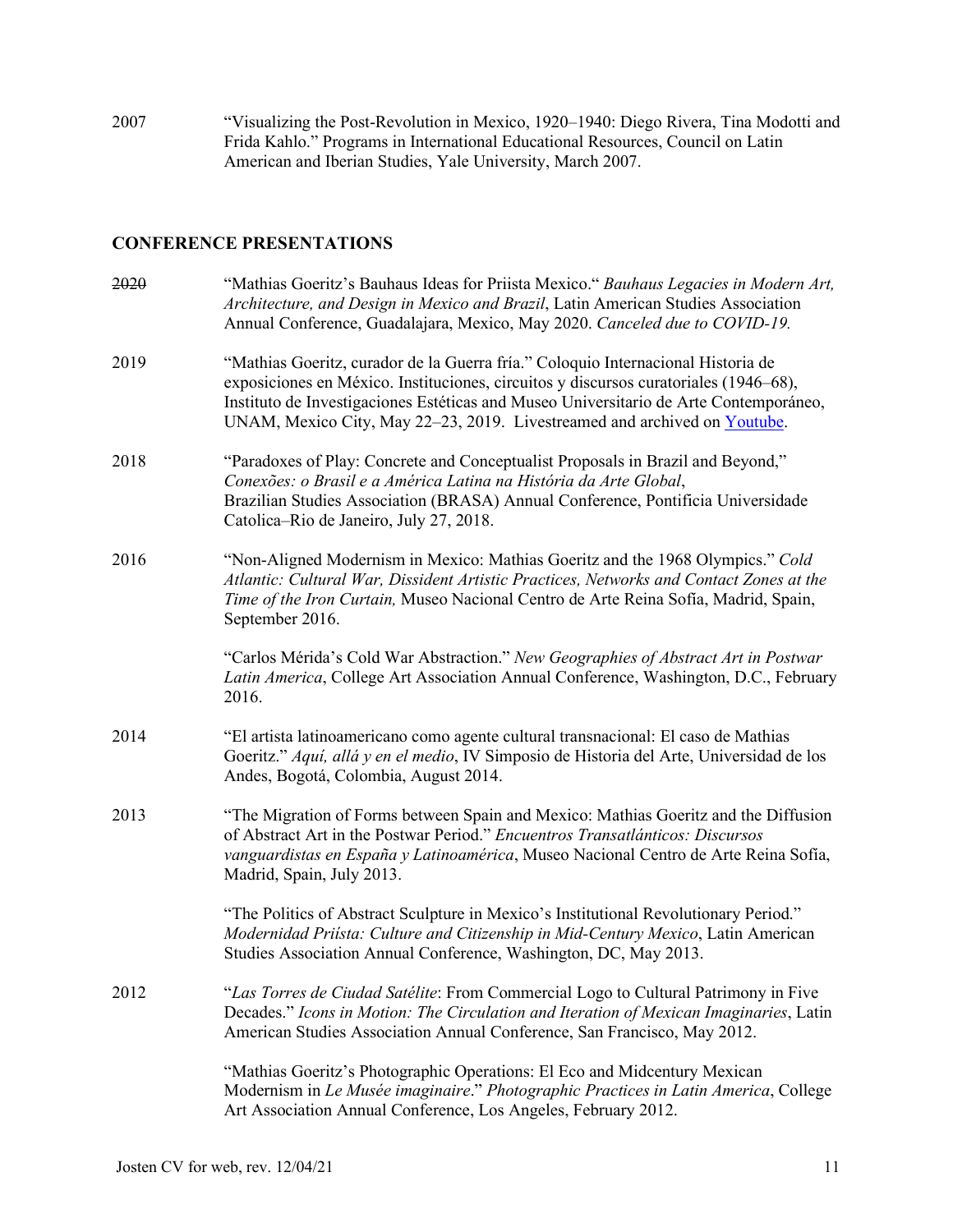| 2010 | "The Towers of Satellite City: Modernist Monumentality in Mexico City." Open Session<br>on Twentieth-Century Art, College Art Association Annual Conference, Chicago,<br>February 2010.                                                   |
|------|-------------------------------------------------------------------------------------------------------------------------------------------------------------------------------------------------------------------------------------------|
| 2009 | "A Breach in the Cactus Curtain: Ida Rodríguez Prampolini and International<br>Contemporary Art in Mexico, 1959-1968." Transnational Latin American Art, Art and<br>Art History Department, University of Texas at Austin, November 2009. |
| 2008 | "Please, Stop! Mathias Goeritz's Strategies of Engagement with the Neo-Avant-Garde,<br>1960–62." Latin America: The Last Avant-Garde?, Art History Department,<br>Graduate Center of the City University of New York, April 2008.         |
| 2006 | "From Local to Global: Recovering Gabriel Orozco's Naturaleza recuperada." World<br>Art/Art World: Changing Perspectives on Modern and Contemporary Art, The Museum<br>of Modern Art, New York, April 2006.                               |

# **SYMPOSIA AND WORKSHOPS ORGANIZED**

| [2022] | "Living Histories of Art from Latin America: A Graduate Workshop." University of<br>Pittsburgh and Andy Warhol Museum, January 28–29, 2022. Co-organized with Abigail<br>McEwen (University of Maryland) and Mariola Álvarez (Temple University), with<br>support from ISLAA. |
|--------|-------------------------------------------------------------------------------------------------------------------------------------------------------------------------------------------------------------------------------------------------------------------------------|
| 2020   | "Living Histories of Art from Latin America: A Workshop with Gerardo Mosquera."<br>University of Maryland, March 5 and 6, 2020. Co-organized with Abigail McEwen<br>(University of Maryland) and Mariola Álvarez (Temple University).                                         |
| 2016   | "Living Histories of Contemporary Art: New Media Between Latin America<br>and New York, 1960s–70s." University of Pittsburgh, November 4 and 5, 2016.<br>Co- organized with Anna Katherine Brodbeck, Carnegie Museum of Art.                                                  |

# **CONFERENCE PANELS ORGANIZED**

| 2020 | Bauhaus Legacies in Modern Art, Architecture, and Design in Mexico and Brazil, Latin<br>American Studies Association Annual Conference, Guadalajara, Mexico, May 2020.<br>Session organizer. Chair: Joaquín Barriendos. Canceled due to COVID-19. |
|------|---------------------------------------------------------------------------------------------------------------------------------------------------------------------------------------------------------------------------------------------------|
| 2018 | "The Postwar Environment in Global Context." College Art Association Annual<br>Conference, Los Angeles, February 22, 2018. Co-chaired with Meredith Malone.                                                                                       |
| 2014 | "Association for Latin American Art: Emerging Scholars Session." College Art<br>Association Annual Conference, Chicago, February 2014. Co-chaired with Khristaan<br>Villela.                                                                      |
| 2011 | "New York City and the Idea of 'Latin American Art."" College Art Association Annual<br>Conference, New York, February 2011. Co-chaired with Mary Miller.                                                                                         |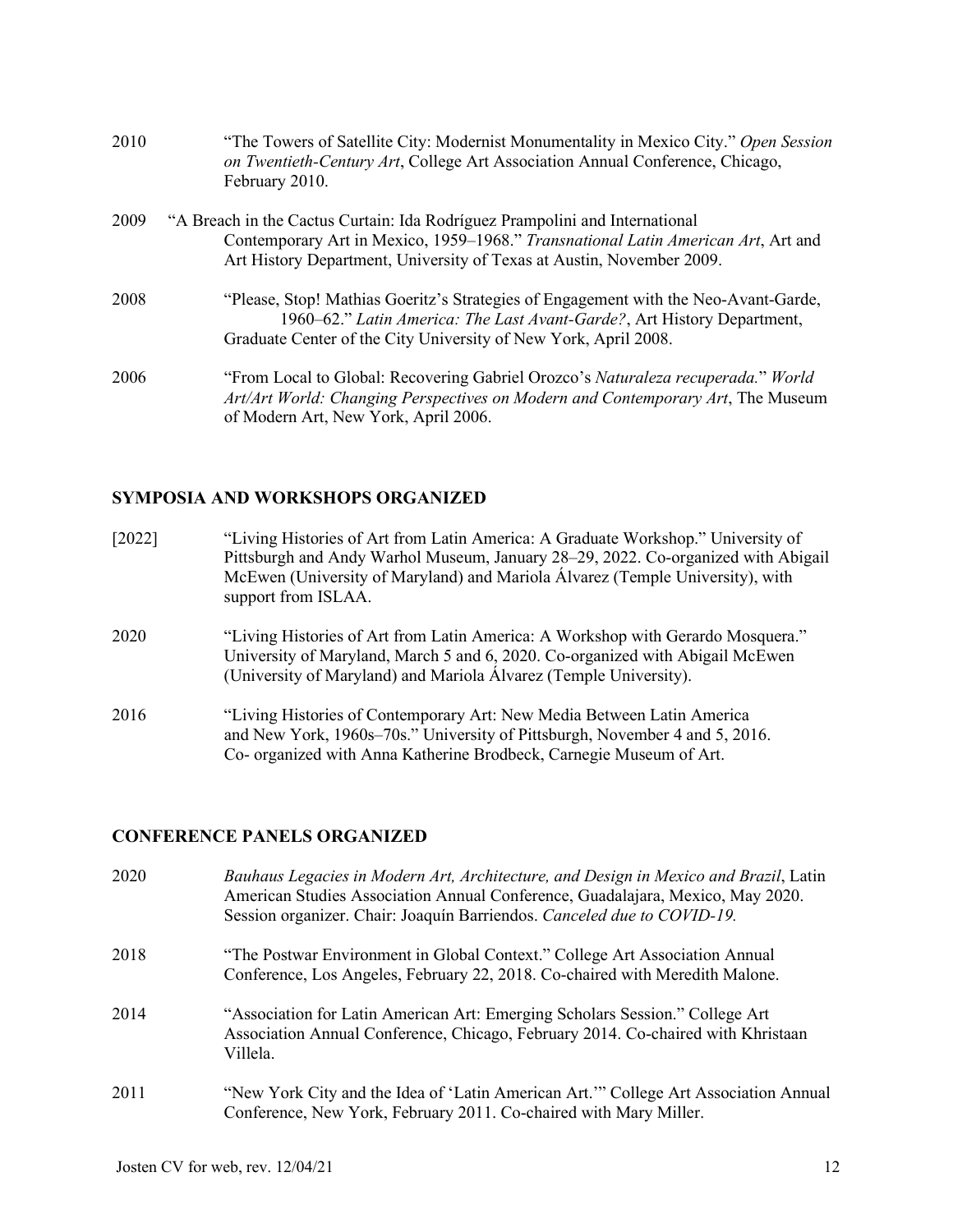# **CURATORIAL INVOLVEMENT**

| $2015 - 17$ | Curatorial consultant for the exhibition Found in Translation: California and Mexico<br>Design, 1915–1985, to be held at the Los Angeles County Museum of Art (LACMA)<br>and other venues in 2017–18 as part of the Getty Foundation's Pacific Standard Time 2:<br>LA/LA (Los Angeles/Latin America) initiative |
|-------------|-----------------------------------------------------------------------------------------------------------------------------------------------------------------------------------------------------------------------------------------------------------------------------------------------------------------|
| 2016        | Faculty curator for the exhibition <i>Paradoxes of Play: Concrete and Conceptualist</i><br>Proposals from Brazil and Beyond. Museum Studies Exhibition, University Art Gallery,<br>University of Pittsburgh, November 4–December 9, 2016                                                                        |
| $2009 - 10$ | Curatorial consultant for the exhibition Arte correo, Museo de la Ciudad de México,<br>Mexico City                                                                                                                                                                                                              |
| 2009        | Curatorial consultant for the exhibition Cuarenta y cinco años del Museo, Museo<br>Nacional de Antropología, Mexico City                                                                                                                                                                                        |
| 2002        | Curatorial research assistant to Olivier Debroise and Ana Elena Mallet for the exhibition<br>project LA/DF, Antiguo Colegio de San Ildefonso, Mexico City                                                                                                                                                       |
| 2000        | Curatorial research intern to Olga Viso for the exhibition Ana Mendieta: Earth Body,<br>Hirshhorn Museum and Sculpture Garden, Smithsonian Institution, Washington, DC                                                                                                                                          |

# **OTHER PRESENTATIONS**

| 2020 | Guest lecturer on research-based contemporary art in Mexico. "Curatorial Studies"    |
|------|--------------------------------------------------------------------------------------|
|      | Seminar," graduate seminar taught by professor Kaira Cabañas, University of Florida, |
|      | October 1, 2020. [videoconference]                                                   |
|      |                                                                                      |

Guest lecturer on Surrealism in Mexico. "Modernisms in Latin America," undergraduate lecture course taught by professor Adele Nelson, University of Texas at Austin, April 30, 2020. [videoconference]

Guest lecturer on Mathias Goeritz and art and architecture in Cold War Mexico. "Mexican Visual Cultures," undergraduate course taught by professor Jesse Lerner. Pitzer College, April 9, 2020. [videoconference]

Moderator of a conversation with Gerardo Mosquera and PhD students from the Middle Atlantic region. "Living Histories of of Art from Latin America: A Workshop with Gerardo Mosquera." University of Maryland, March 5, 2020. [Archived online.](https://www.youtube.com/watch?v=d8NAYDuvCQ4)

2019 "Designing the Global Sixties: From Cuba and Mexico to the Chicano Movement," interview conducted by Chon A. Noriega, Director of the Chicano Studies Research Center, for the Institute for American Cultures Fall Forum, UCLA, November 20, 2019.

> Guided visit/workshop within *Pop América, 1965–75* at Northwestern University's Block Museum for graduate students from the University of Chicago's Art History Department, October 30, 2019.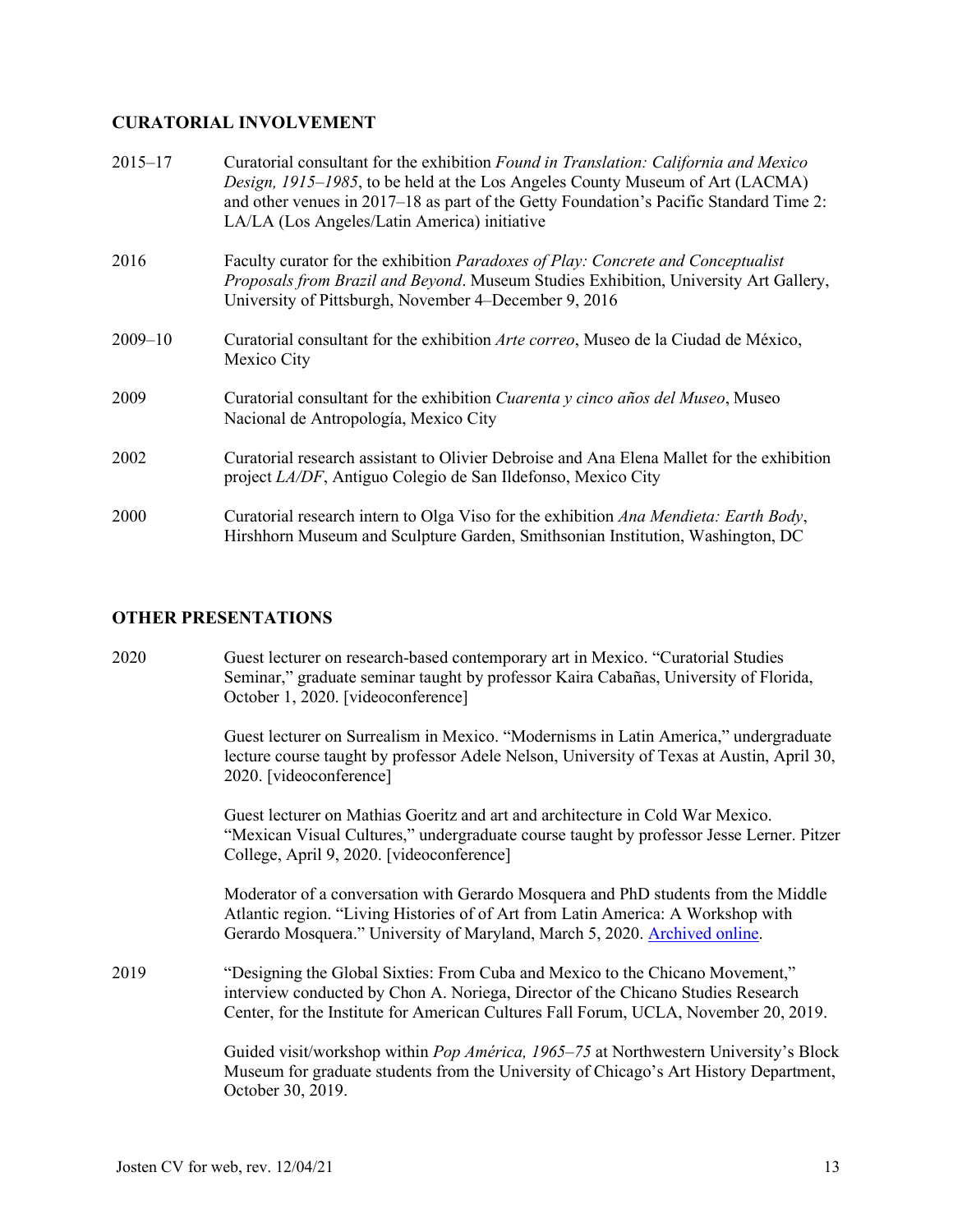| 2018 | "Frida Kahlo: Vida y Ultratumba." Guest lecture in SPAN 1250, "Hispanic<br>Civilizations," an undergraduate course taught by professor David Tenorio, Hispanic<br>Languages and Literatures, U. Pittsburgh, Fall 2018. [In Spanish]                                                          |
|------|----------------------------------------------------------------------------------------------------------------------------------------------------------------------------------------------------------------------------------------------------------------------------------------------|
|      | Respondent for the panel Pop América: Contesting Freedom, 1965–1975.<br>College Art Association Annual Conference, Los Angeles, February 24, 2018.                                                                                                                                           |
|      | Tour of works in Found in Translation: Design in California and Mexico, 1915–1985<br>Los Angeles County Museum of Art, February 21, 2018. Livestreamed and archived on<br>LACMA's <b>Facebook</b> page.                                                                                      |
| 2017 | Workshop with essay authors for the exhibition catalog Pop América: Contesting<br>Freedom, 1965-1975, ed. Esther Gabara. Nasher Museum of Art, Duke University, April<br>2017.                                                                                                               |
|      | Moderator for a scholarly panel on Cubism in the exhibition <i>Picasso and Rivera</i> :<br>Conversations Across Time, LACMA, March 2017.                                                                                                                                                     |
| 2016 | "Maxo Vanka and Mexican Muralism." Fundraiser for the Society to Preserve the<br>Millvale Murals of Maxo Vanka, Millvale, PA, September 2016.                                                                                                                                                |
|      | Respondent and discussant for Pedro Reyes artist lecture, Humanities Center, U.<br>Pittsburgh, April 2016.                                                                                                                                                                                   |
| 2015 | Permanent discussant in SPAN 2445, "Image and Text in Latin American Avant-<br>Gardes," a graduate seminar taught by professor Daniel Balderston, Hispanic Languages<br>and Literatures, U. Pittsburgh, Fall 2015. [In Spanish]                                                              |
|      | Guest lecturer on Mathias Goeritz and midcentury art and architecture in Mexico. Friends<br>of the Busch-Reisinger Museum (Harvard Art Museums) Annual Travel Program,<br>Mexico City, October 2015.                                                                                         |
| 2015 | Guest lecturer on Mexican muralism. "Latin American Revolutions in Film, Literature,<br>and Art," freshman seminar taught by professor Juanita Aristizábal.<br>Pitzer College, September 2015. [videoconference]                                                                             |
| 2014 | Respondent, "The Poetics of Discovery: New Paths in Latin American Documentary," a<br>symposium organized by the Amigos del Cine, U. Pittsburgh, April 2014.                                                                                                                                 |
|      | Respondent, Women's Studies work-in-progress discussion of "Sonic Wounds:<br>Narratives of Sorrow and the Migrant Circuits of Brown Feelings," a paper by professor<br>Armando García, U. Pittsburgh, March 2014.                                                                            |
|      | Co-presenter, "Shaping Identity: The Power and Symbolism of the Human<br>Skull," Identity Constellation Colloquium, History of Art and Architecture Department,<br>University of Pittsburgh, February 2014.                                                                                  |
| 2011 | Guest presenter on Mathias Goeritz and neo-avant-gardes. Postgraduate art history<br>seminar "Genealogías del arte contemporáneo en México," organized by Rita Eder and<br>Álvaro Vázquez-Mantecón. Instituto de Investigaciones Estéticas, UNAM, Mexico City,<br>October 2011. [In Spanish] |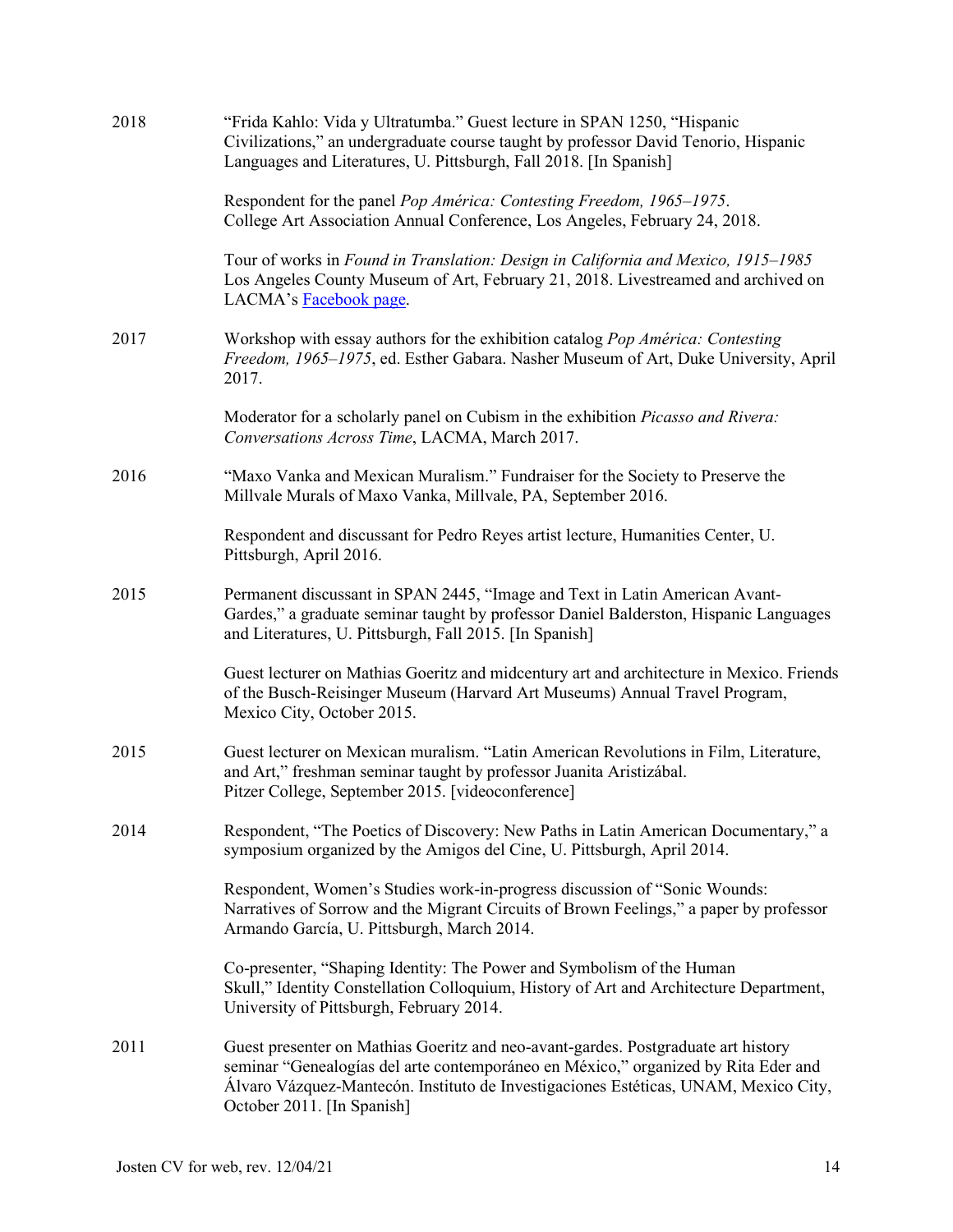2011 Guest lecturer on Mexican muralism. "Twentieth-Century Latin American Revolutions in Film, Literature, and Art," taught by professor Juanita Aristizábal. Catholic University, September 2011. [In Spanish] [videoconference]

# **ADVISING OF GRADUATE STUDENTS**

#### **PhD Supervisor, History of Art and Architecture, University of Pittsburgh**

#### CASTRO, Maria

- *PhD, 2020*: "Between São Paulo and Paris: Tarsila do Amaral and the Intersecting Identities of Antropofagia."
- *Current position*: Assistant Curator of Modern Art, SFMOMA
- Leonard A. Lauder Predoctoral Fellowship in Modern Art, Metropolitan Museum of Art, New York, 2016–2018

DOYEN, Kale

FLATTO, Diana

GIORDANO, Rebecca (co-advisor: Kirk Savage)

- *ABD, 2020*
- Smithsonian American Art Museum Predoctoral Fellowship, 2021–22

### KUPFER, Paula

- *ABD*, *2021*
- Social Sciences Research Council (SSRC) International Dissertation Research Fellowship (IDRF), 2021–22

LOPEZ, Janina (co-advisor: Kirk Savage)

#### PARDO GAVIRIA, Paulina

- *PhD, 2020*: "Letícia Parente: Embodying New-Media Art Strategies in 1970s Brazil."
- *Current position*: Assistant Professor of Latin American Art, California State University, Long Beach

VILLELA BALDERRAMA, Marisol

#### **PhD Committee Member, History of Art and Architecture, University of Pittsburgh**

BERTAGNOLLI*,* Isaiah (advisor: Alex Taylor)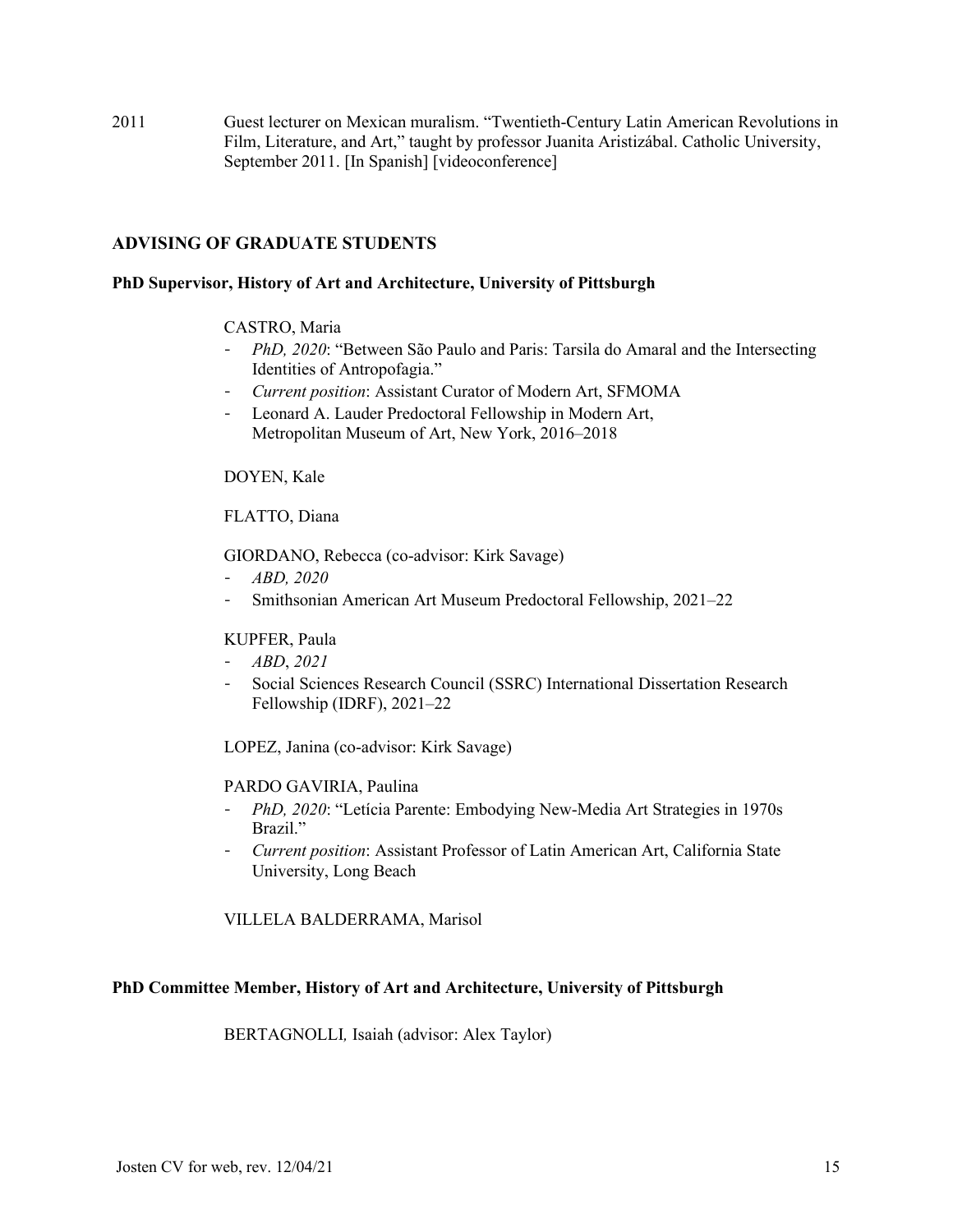#### Di CICCO, Rachel (advisor: Barbara McCloskey)

- *ABD, 2017*
- Fulbright Scholar, Austria, 2018–19

### FAVA-PIZ, Clarisse (advisor: Kirk Savage)

- *PhD, 2021*: "Sculpting Beyond Borders: Local Identity and Transatlantic Mobility during the Age of Rodin."
- *Current Position*: Postdoctoral fellow, Meadows Museum, Southern Methodist University, 2022–24
- Smithsonian American Art Museum Predoctoral Fellow, 2018–19

#### GOGAN, Jessica (advisor: Terry Smith)

- *PhD, 2016*: "Curating Publics in Brazil: Experiment, Construct, Care."
- *Current position*: director of Instituto MESA and editor of Revista MESA, Rio de Janeiro

#### JOHNSON, Annika (advisor: Kirk Savage)

- *PhD, 2019*: "Agency at the Confluence of Dakhóta and Euro-American Art, 1835- 1912"
- *Current position*: Associate Curator of Native American Art, Joslyn Art Museum, Omaha, NE
- Smithsonian American Art Museum Predoctoral Fellow, 2016–17
- CASVA Predoctoral Fellow, 2017–19

#### MAXWELL, Andrea (advisor: Christopher Nygren)

- *ABD, 2019*
- Pitt Baranger Teaching Award, 2021
- Predoctoral Fellowship, Metropolitan Museum of Art, 2020–21

#### MAZZOLA, Emily (advisor: Kirk Savage)

- *ABD, 2020*

#### MIRAMONTES, Adriana (advisor: Terry Smith)

- *ABD, 2020*

#### SCALISSI, Nicole (advisor: Terry Smith)

- *PhD, 2019*: "Something to See Here: Staged Violence in Contemporary Art
- *Current Position*: Assistant Professor of Modern and Contemporary Art, University of North Carolina, Greensboro
- American Association of University Women Dissertation Fellowship, 2017–18

#### STRICKLIN, Krystle (advisor: Kirk Savage)

- *ABD, 2018*
- *Current Position:* Curatorial Fellow, Smithsonian American Art Museum
- Smithsonian American Art Museum Predoctoral Fellow, 2019–20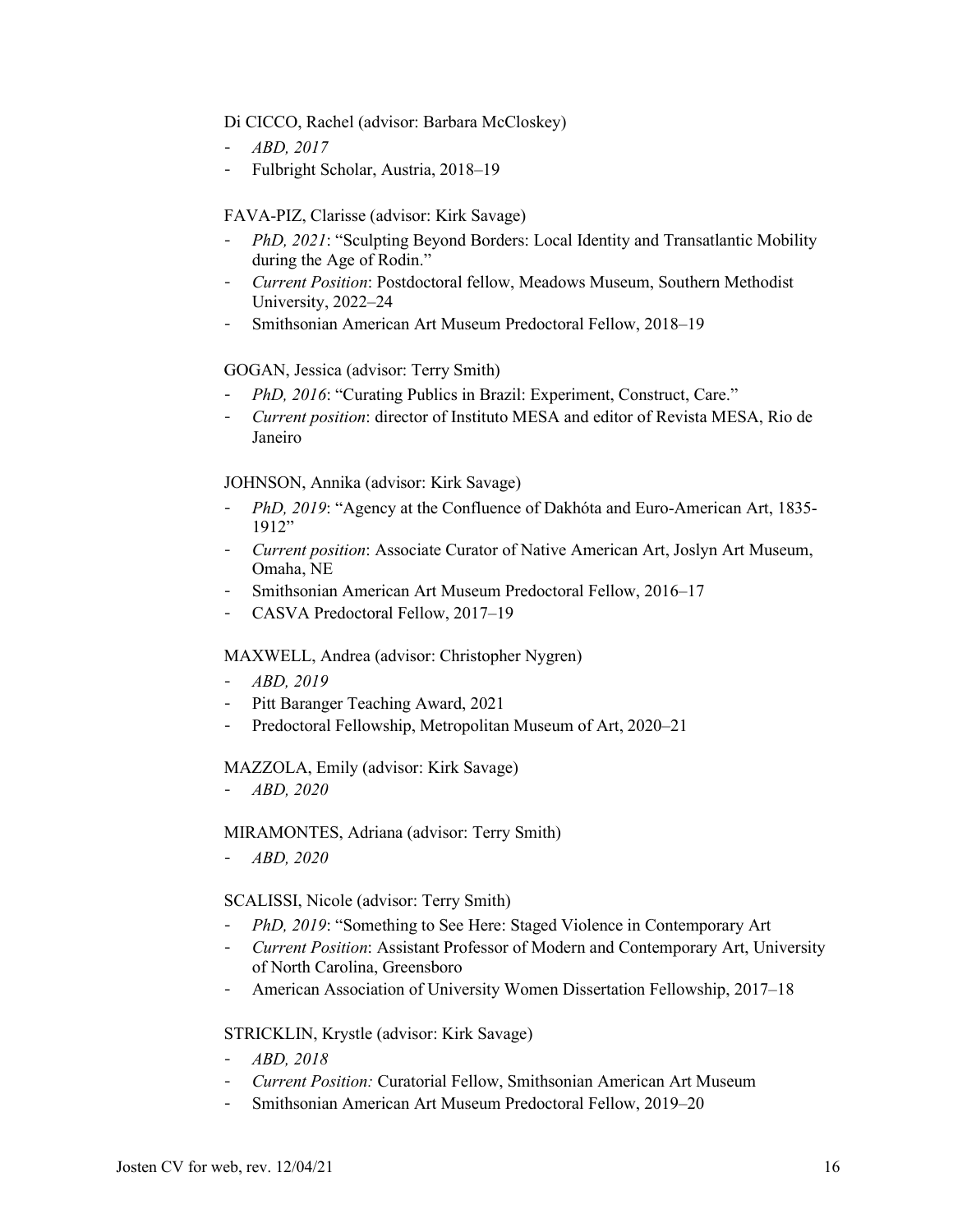TYQUIENGCO, Marina (advisor: Terry Smith)

- *PhD, 2021*: "What Native Looks Like Now: Embodiment in Contemporary Indigenous Art, 1989-Present."
- *Current position*: Curatorial Assistant, Contemporary Art Department, Museum of Fine Arts, Boston

#### **Hot Metal Bridge Post-Bac Program Advisor**

DOYEN, Kayleigh (2020–21)

- Admitted to Pitt HAA PhD program for Fall 2021

#### **PhD Committee Member, Hispanic Languages and Literatures, University of Pittsburgh**

ABREU, Agustín (2016–) CHACON, Enrique (PhD 2015) HOYOS, Jairo Antonio (PhD 2016) QUINTERO, Gustavo (2015–)

#### **PhD Committee Member, Theatre Arts, University of Pittsburgh**

VILLADA, Diego (PhD 2018)

#### **MA Supervisor, History of Art and Architecture, University of Pittsburgh**

CASTRO, Maria (2015) DOYEN, Kale (expected 2023) LOPEZ, Janina (expected 2022) VILLELA BALDERRAMA, Marisol (2020)

#### **MA Committee Member, History of Art and Architecture, University of Pittsburgh**

Di CICCO, Rachel (2015) LOMBARD, Jacqueline (2016) LONDON, Alan (2015)

#### **MA Committee Member, Historia del Arte, Universidad Nacional Autónoma de México**

CARRILLO HERRERIAS, Magdalena Sofía (MA 2013) GALINDO ADLER, Cristine (2019–) MIRANDA, David (2014–)

### **ADVISING OF UNDERGRADUATE STUDENTS**

**Undergraduate Honors Thesis Supervisor, History of Art and Architecture, University of Pittsburgh**

FAZZINI, Caroline (BA 2018) KELLY, Grace (BA 2015) LIPINSKI, Katherine (BA 2017) MANSKE, Marie (BA 2017). Co-advised with Gretchen Bender.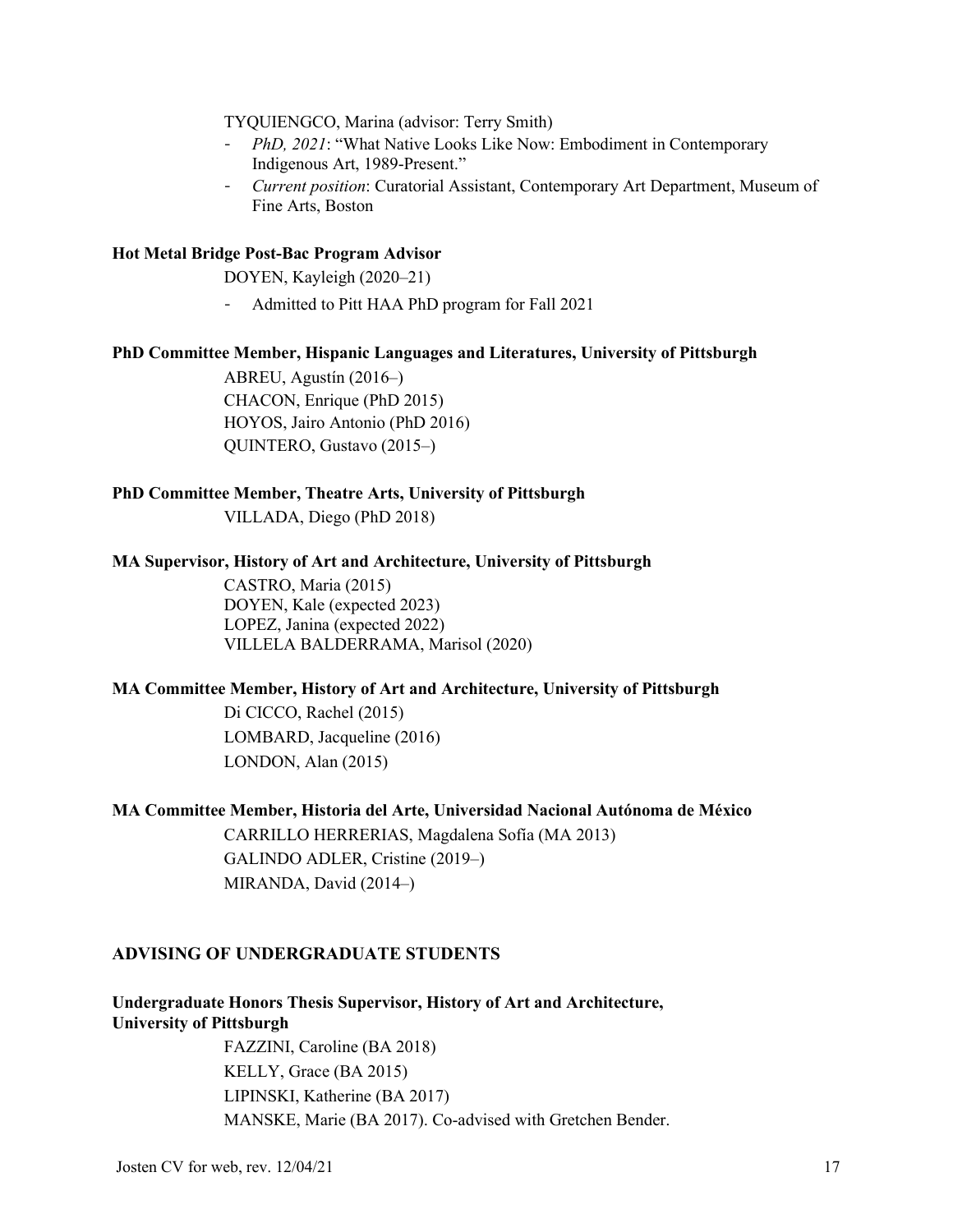MARKS, Angelica (BA 2017) O'BRIEN, Abbey (BA 2015) QUARTO, Melissa (BA 2016)

#### **First Experiences in Research Students, University of Pittsburgh**

COOK, Jabari (Cuba's Revolutionary Posters, 2018) MARKS, Angelica (Mexican Murals in Context, 2014) RIDGEWAY, Gordon (Mexican Murals in Context, 2014)

### **THINK Mentee, Honors College, University of Pittsburgh**

MA, Wanyan (Anatomical Drawings: West vs. East, 2019)

# **Undergraduate BPhil Committee Member, Hispanic Languages and Literatures, University of Pittsburgh**

McHALE, Grace (2018)

# **GRADUATE COURSES TAUGHT**

#### **University of Pittsburgh**

| [Spring $2022$ ] | HAA 2008: Constellations of Art History: Latinx and Latin American Pasts, Presents,<br>and Futures                                            |
|------------------|-----------------------------------------------------------------------------------------------------------------------------------------------|
| Spring 2021      | HAA 2400: Special Topics (Modern): Image and Text in Avant-Gardes of the Americas.<br>Permanent volunteer discussant: Daniel Balderston, HLL. |
|                  | HAA 2970: The Teaching of Art History (with Alison Langmead)                                                                                  |
| Fall 2020        | HAA 2061: Constellations Workshop: Anti-Racist Pedagogy (with Gretchen Bender and<br>Alison Langmead)                                         |
| Fall 2018        | HAA 2007: Historiography (with Mrinalini Rajagopalan)                                                                                         |
| Spring 2018      | HAA 2401: Special Topics (Contemporary): Contemporary Art on/and Display                                                                      |
| Fall 2016        | HAA 2020: Museum Studies Exhibition Seminar                                                                                                   |
| Fall 2015        | HAA 2400: Special Topics (Modern): Embodying Empire in the Atlantic World                                                                     |
| Fall 2013        | HAA 2502: Special Topics (Latin America): Mexican Muralism: New Approaches                                                                    |
|                  |                                                                                                                                               |

# **University of California, Los Angeles**

Spring 2017 Art History 271: Special Topics (Museum Studies): Latin America on Display in LA: Surveying the Field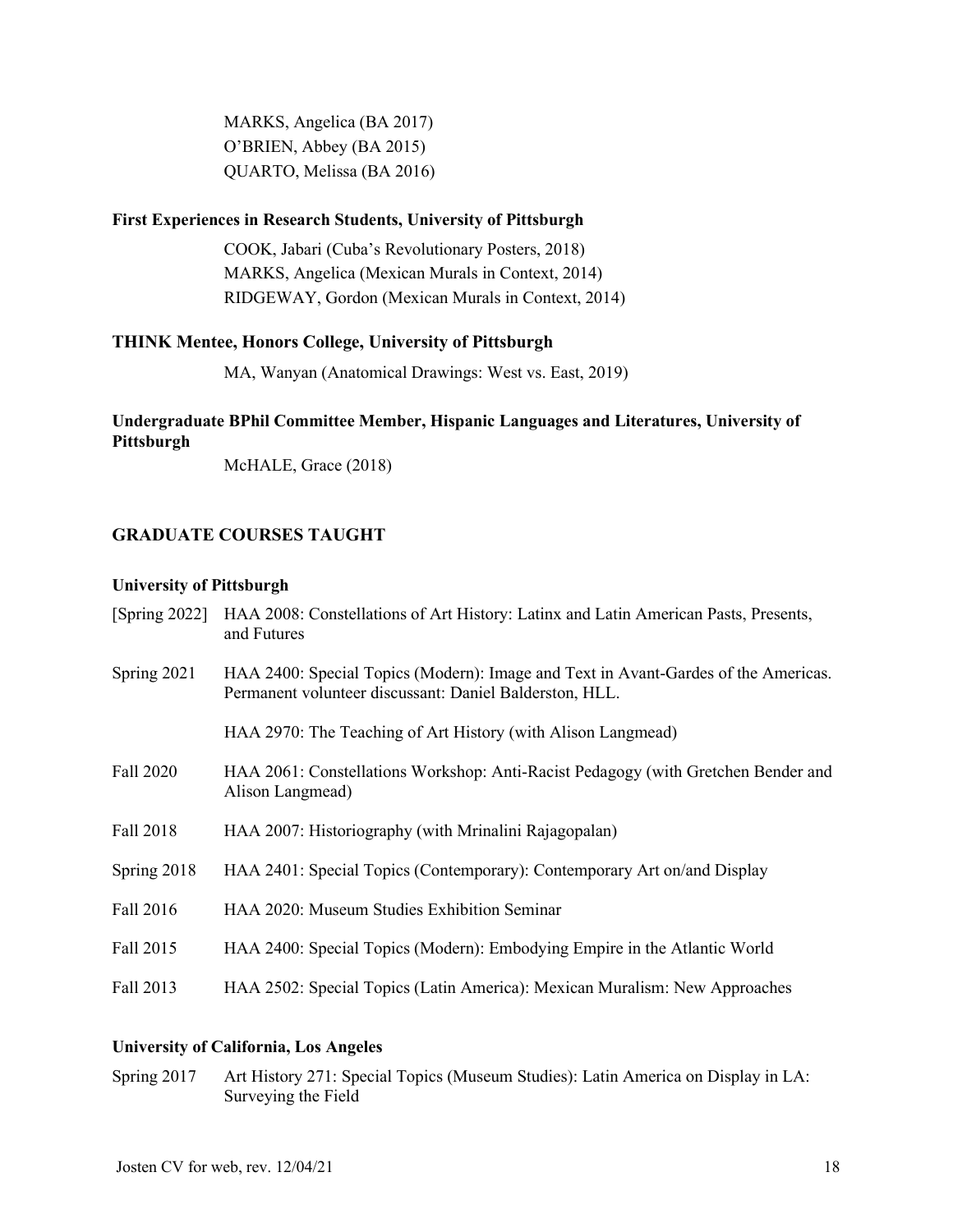Fall 2017 Art History 271: Special Topics (Museum Studies): Latin America on Display in LA: From Preparation to Praxis

### **UNDERGRADUATE COURSES TAUGHT**

#### **University of Pittsburgh**

- [Spring 2022] HAA 1010: Approaches to Art History: The Politics of Public Art in the Americas
- Fall 2020 HAA 0520: Art and Politics in Modern Latin America
- Spring 2019 HAA 0520: Art and Politics in Modern Latin America
- Fall 2018 HAA 0090: Introduction to Contemporary Art
- Spring 2018 HAA 0520: Art and Politics in Modern Latin America
- Spring 2017 HAA 0520: Art and Politics in Modern Latin America
- Fall 2016 HAA 1020: Museum Studies Exhibition Seminar

HAA 0030: Introduction to Modern Art

Spring 2016 HAA 1010: Approaches to Art History: Modern Art and Architecture of the Americas: The Politics of Public Space

HAA 0520: Art and Politics in Modern Latin America

- Fall 2015 HAA 0030: Introduction to Modern Art
- Fall 2014 HAA 1010: Approaches to Art History: Mexican Muralism

HAA 0520: Art and Politics in Modern Latin America

Spring 2014 HAA 1490: Art since 1945

HAA 0030: Introduction to Modern Art

Fall 2013 HAA 0502: Special Topics (Latin American Art): Art and Politics in Modern Latin America

#### **Washington University in Saint Louis**

Spring 2012 Latin American Art and Architecture, 1910–2010 [undergraduate lecture]